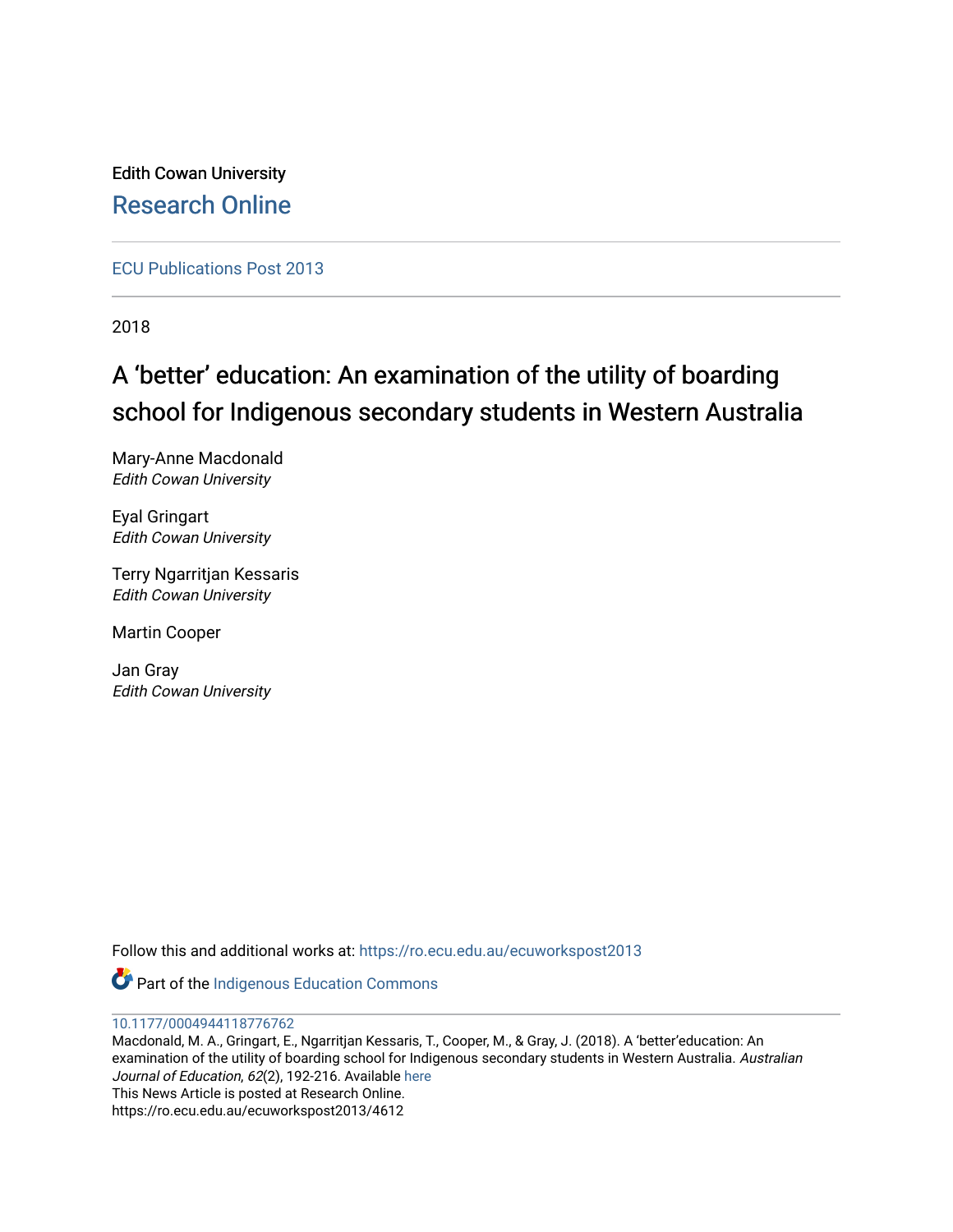*NB:* The terms 'Aboriginal', 'Aboriginal and Torres Strait Islander' or 'Indigenous' are used in this article, dependent on the people groups being referred to, or the terminology used in the cited document.

## Abstract

Over the past ten years, great improvements have been observed in the Year 12 attainment rate of Indigenous Australians. This has been due, in part, to government funding of programs aimed at improving education opportunity for Indigenous Australian students, including funding of scholarships for students from remote areas to attend boarding schools. The current qualitative study investigated the perspectives of school leaders and Indigenous secondary students across the Australian state of Western Australia, on the utility and impact of this boarding provision. Students identified that boarding education allowed them to achieve a dual goal of meaningful career pathways and improved health outcomes, although they faced challenges unique to the Indigenous boarding school experience in terms of student self-concept, racism, homesickness and post-school transitions.

# **Introduction**

Recent decades have witnessed many improvements in Indigenous education outcomes relative to non-Indigenous outcomes in Australia (Ainley, Buckley, Beavis, Rothman & Tovey, 2011). The increase in the mandatory school leaving age, high levels of policy focus on Indigenous education outcomes through the *National Indigenous Reform Agreements*, the provision of Indigenous scholarships to high performing boarding schools and funding for public boarding to enable Indigenous students to attend large schools in regional centres, have all contributed to an increase in the Indigenous Year 12 completion rate from 46% in 2008 to 62% in 2015, and an increase in Indigenous tertiary enrolment of 93% between 2005 and 2015. (Australian Bureau of Statistics [ABS], 2015a; ABS, 2013; 2012; Department of Prime Minister and Cabinet, 2017). This has particularly been the case for those Indigenous students living in remote or very remote areas (COAG, 2013; Department of Prime Minister and Cabinet, 2017). In 2016, over 5000 students in Australia received an Aboriginal and Torres Strait Islander Study Assistance Scheme (ABSTUDY) payment to assist with the cost of boarding related fees (Department of Social Services, 2017) and the Australian Government and philanthropic bodies have allocated significant sums of money to Indigenous boarding school provisions, with just one of these providers, the Australian Indigenous Education Fund [AIEF], reporting Commonwealth funding of over \$50 million in the decade to 2016 (AIEF, 2017).The *Closing the Gap: Prime Minister's Report 2017* explains such payments are intended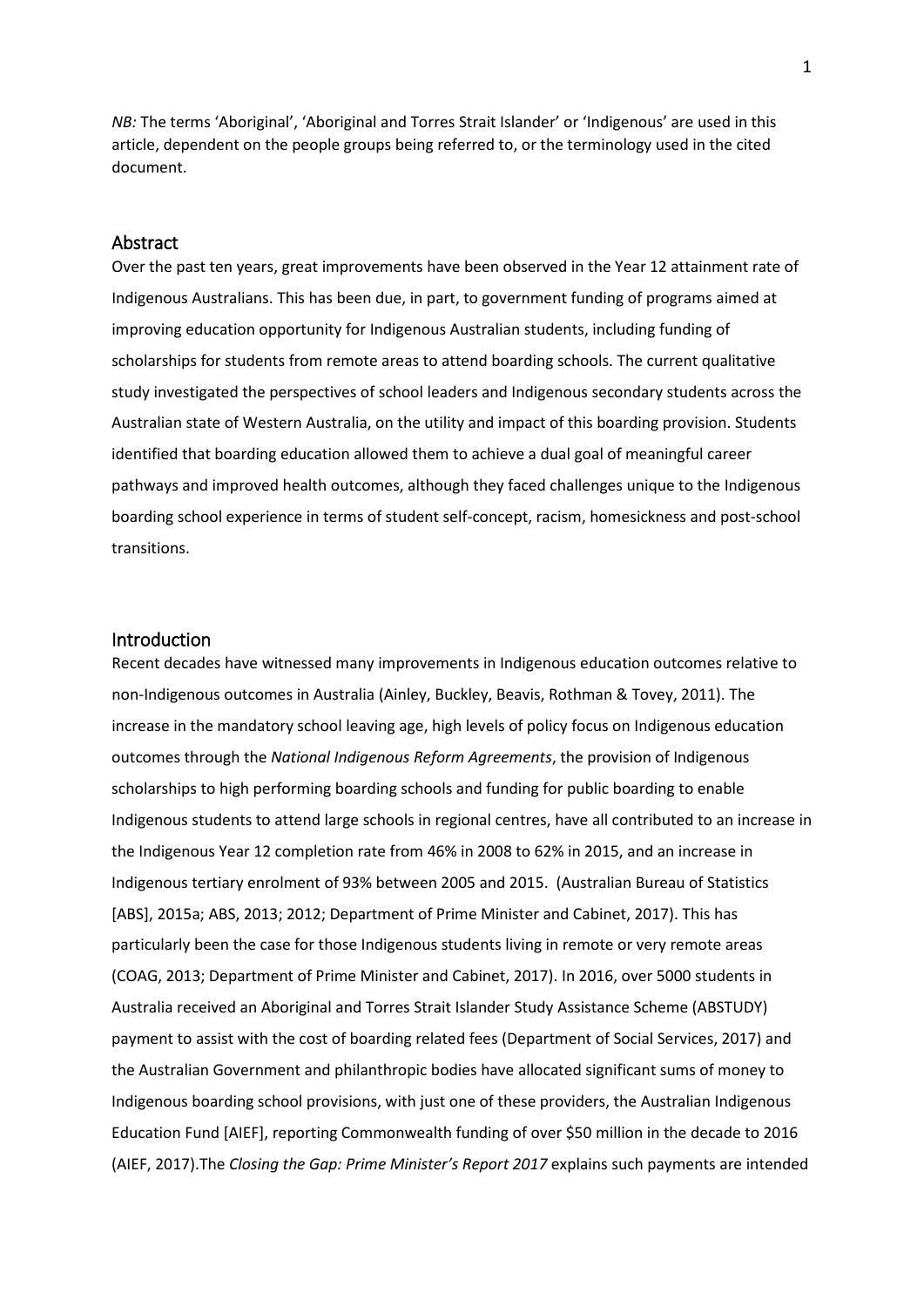to increase Year 12 attainment for regional and remote students, and indicates that these payments have been a critical factor in the improvement of measures against this target in the last decade.

Yet, the literature is saturated with calls for high quality research into the efficacy, and impact, of strategies intended to address Indigenous education disadvantage (Auditor General Western Australia, 2009; Epstein & Sheldon, 2002; Gillan, Mellor & Krakouer, 2017; MCEEDYA, 2008; Purdie & Buckley, 2010; House of Representatives Standing Committee into Indigenous Affairs, 2017b; Zubrick et al., 2006). The current article joins recent research engaging qualitative methodology to understand the experiences of Aboriginal and Torres Strait Islander students and families within Australian boarding schools (Bobongie, 2017; Mander, 2015). This article presents student and school leader perceptions of the benefits as well as challenges of Indigenous boarding, and suggests improvements to ensure greater efficacy of services.

# Literature Review

## **Education Provisions for Remote Indigenous Students and the Politics of Boarding School**

Many Indigenous students attending boarding school come from communities where remote location and socioeconomic disadvantage reduce their chances of completing an academic qualification or obtaining meaningful employment (Australian Bureau of Statistics, 2012; Dusseldorp Skills Forum, 2009a; Biddle, 2007). For the one third of Indigenous students in remote and very remote areas who are attending school over 90% of the time, access to quality education opportunities with engaged peers and high academic expectations, can be a lifeline to future economic opportunity (Department of Prime Minister and Cabinet, 2017). Figures from the *Closing the Gap Prime Minister's Report 2017* indicate that in 2015, over 4000 students from Aboriginal or Torres Strait Islander families in remote or very remote areas received ABSTUDY Away from Home benefits to access a senior secondary education (Department of Prime Minister and Cabinet, 2017). Whilst many of these students attended boarding, others utilised hostels or private accommodation to support their schooling choices.

This being said, 'the provision of boarding education and its outcomes' was one of the Terms of Reference of the *Inquiry into educational opportunities for Aboriginal and Torres Strait Islander students* (House of Representatives Standing Committee on Indigenous Affairs, 2017a)*.* The Inquiry identified a concern that ABSTUDY payments were not directly linked to student outcomes, and often were not sufficient for the costs associated with boarding (House of Representatives Standing Committee on Indigenous Affairs, 2017a, 2017b). Currently, there is no empirical data available on the *unique* contribution of boarding school provisions to the improvement in Year 12 completion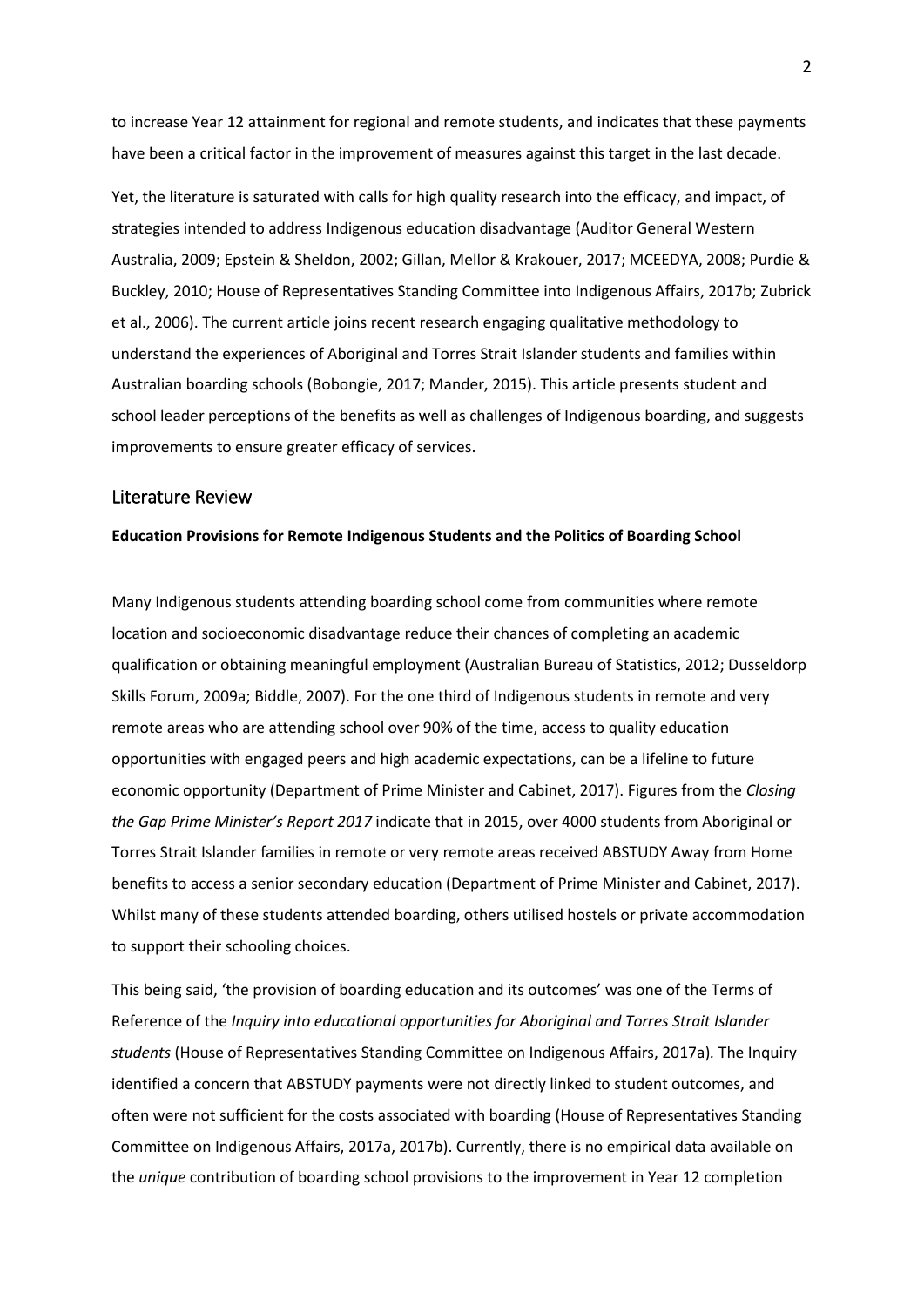rates amongst the Aboriginal and Torres Strait Islander populations in the last decade, nor to postsecondary education and employment outcomes (Rogers and Biddle, 2015; ABS, 2015a; 2012), but initial evidence is promising. The most recent annual report of the Australian Indigenous Education Foundation [AIEF], one of Australia's largest funding providers for Indigenous boarding school and university scholarships, boasts a 94% Year 12 retention rate, compared with a national estimate of 60% Year 12 Indigenous retention (AIEF, 2017; Department of Prime Minister and Cabinet, 2017).

In her report for the *United Nations Permanent Forum on Indigenous Issues,* Smith (2009) notes that boarding school education for Indigenous peoples around the world has had a long history of assimilationist policy. It is understandable, then, that caution be applied to Indigenous boarding school provision in its most recent form. As authors, we argue that the present Indigenous boarding frameworks in Australia are vastly different to previous ones in three important ways.

- 1) First, Indigenous parents and families have a choice as to whether to seek out boarding school opportunities or to remain at school within their community or local region (ABC, 2013). The large numbers of families choosing to send their youth to boarding school indicates that this is a desired and appreciated education provision. Although remote schooling infrastructure and provision, like many other things, can be improved, many remote Indigenous parents want their children to experience the scale of academic opportunity and cross-cultural engagement available in large urban boarding schools (Bobongie, 2017; Mander, 2015). Previous education policies were created with little or no input from Indigenous communities as it was believed that these communities did not know what was best (Smith, 2009). To remove the opportunity for Indigenous students in remote areas to attend boarding school, or question its value, without listening to the families who have chosen boarding would be a repetition of patriarchal attitudes of the past (Gillan, Mellor & Krakouer, 2017).
- 2) Second, previous policies often had a disclosed intention of removing the Aboriginality of the student by de-culturing them (Smith, 2009). Although problems remain with institutionalised racism and cultural incompetence as reported recently (Bobongie, 2017; Mander, Cohen & Pooley, 2015a), and further explored in the current article, these concerns are not unique to boarding schools (Bodkin-Andrews & Carlson, 2014; Smith, 2009). Furthermore, contemporary government policies such as the *Melbourne Declaration on Educational Goals for Young Australians* (MCEEDYA, 2008), the *Aboriginal and Torres Strait Islander Education Action Plan 2010-2014* (MCEEDYA, 2010) and the *Aboriginal Cultural Standards Framework* (Department of Education, 2015) support Aboriginal and Torres Strait Islander cultural connectedness in a manner demonstrably different from the previous approaches.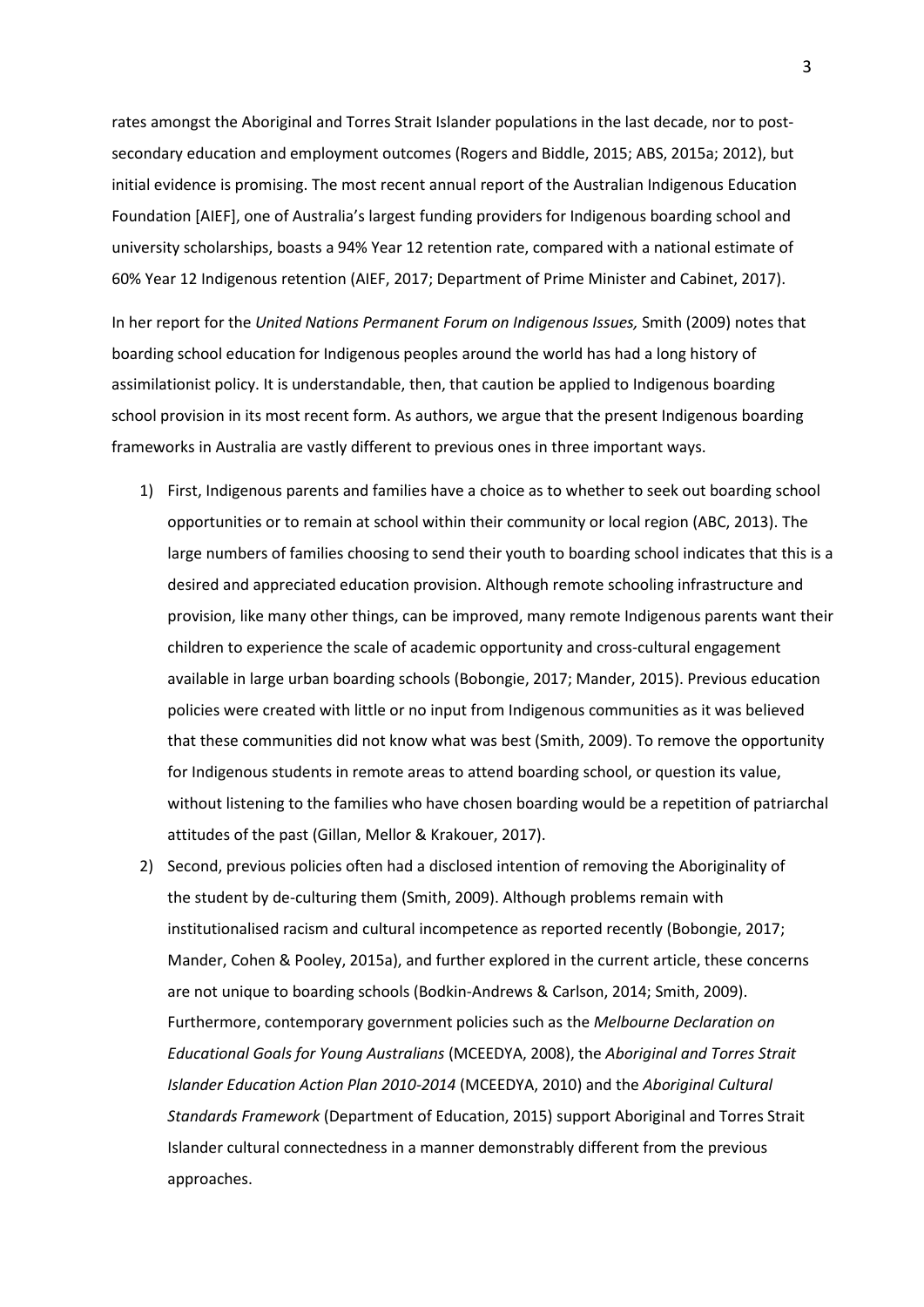3) Third, a key aim of the current funding for Indigenous boarding provisions is to ensure education parity, thereby contributing to employment and political parity for both Indigenous and non-Indigenous peoples (AIEF, 2015; Department of Prime Minister and Cabinet, 2017). This is vastly different from earlier days when boarding education was often only intended to make Indigenous people fit for domestic service roles (Smith, 2009). Although some have argued against the ontological value of Human Capital Theory compared with cultural connectedness (Guenther, Disbray, Benveniste & Osborne, 2017), there is a certain difficulty for remote schools to provide education services that allow social movement.

# What is known about the experiences and beliefs of boarding school staff, and Indigenous parents and families.

In recent years, important ethnographic work has been published on the experiences of Aboriginal and Torres Strait Islander students and perceptions of families and staff regarding boarding school (Bobongie, 2017; Guenther et al., 2016; Mander, 2015; Mander, Cohen & Pooley, 2015a; Mander, Cohen & Pooley, 2015b; O'Bryan, 2016). On the one hand, Bobongie's research with Torres Strait Islander girls in three boarding schools in Eastern Australia (2017), Mander's work with Aboriginal boys in five Perth boarding schools and O'Bryan's work with Aboriginal and Torres Strait Islander boarding alumni, have highlighted the motivations which drive Indigenous families to seek out boarding school. On the other hand, this work has also pointed out the difficulties faced by students transitioning to and from boarding school, the prevalence of Eurocentric attitudes amongst staff, and experiences that result in culture shock and identity dissonance.

The current article expands the body of scholarly knowledge by extending this research to a sample of students and school leaders from a broader geographic region in order to contribute further to the evidence base for Indigenous boarding school policy. The large size of Western Australia results in some secondary students, particularly from the Northwest attending boarding schools who are thousands of kilometres from 'country' – that 'place of heritage, belonging and spirituality' (New South Wales Government, 2018) – which heightens the degree of cultural unfamiliarity which remote students may experience in urban schools.

While the factors that affect Indigenous school engagement more generally have long been known (Biddle, 2007; Gray & Beresford, 2002; Lamb, Walstab, Teese, Vickers & Rumberger, 2004), the present study aims to:

a) present a current snapshot of Aboriginal secondary students' perspectives on how school and family experiences impact education engagement, and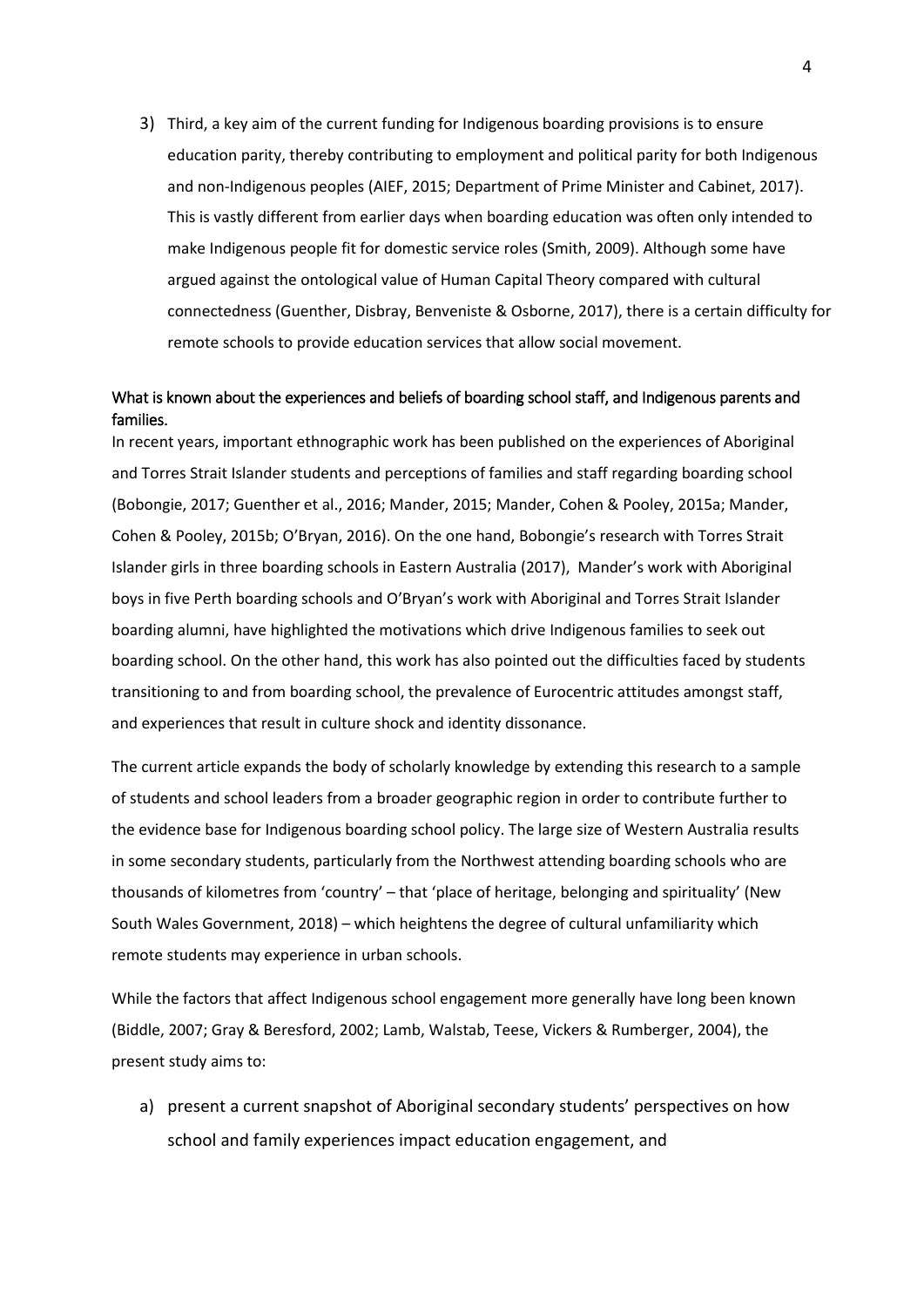b) compare and contrast these perspectives with those of the school leaders who guide learning at the grassroots level.

The study presented in this article is based on theoretical underpinnings that arose from a review of current literature and discourse surrounding Indigenous education outcomes in Australia. However, it utilises a different thematic framework from that presented by Mander and co-authors (2015a; 2015b), in light of the current study's focus on questions regarding the utility of Indigenous boarding school.

# Method

## Theoretical framework

The use of in-depth qualitative interviews forming multiple case studies is a form of narrative enquiry grounded in an ethnomethodological tradition that allows individuals to explain their perceptions of the environment in which they find themselves. The researchers utilised an Interpretative Phenomenological Analysis (IPA), characterised by an understanding that individuals make subjective interpretations of their experiences. Furthermore, personal anecdotes, or 'yarning', are an Indigenous discursive strategy to communicate personal truth, and should be an important part of academic discussion in Indigenous fields (Aveling, 2013; Nakata, 2006). The non-Indigenous authors in this study have benefited from the emic perspectives of the Aboriginal author (Ngarritjan-Kessaris) in interpreting the utility and impact on Aboriginal students of attending school in a Eurocentric system (Nakata, 2007).

By seeking out case studies across a diverse range of locations, the researchers were able to identify underlying phenomena common to the experiences of Indigenous boarding students. Furthermore, the decision to investigate students' own perceptions of the cultural safety of school environments reflects the ontological framework of Indigenous Standpoint Theory (Ardill, 2014; Nakata, 2007) and scholarly calls for attention to Indigenous voice in education policy and research (Gillan, Mellor & Krakouer, 2017). O'Bryan (2016) explains that whilst such evidence is not generalizable, it can be *relatable.*

#### Participants

The boarding schools approached for this study were selected through a snowballing technique. To be considered for inclusion in the study, schools had to have at least ten Indigenous boarders (in urban schools) or had to be attached to a residential college (regional schools). The seven non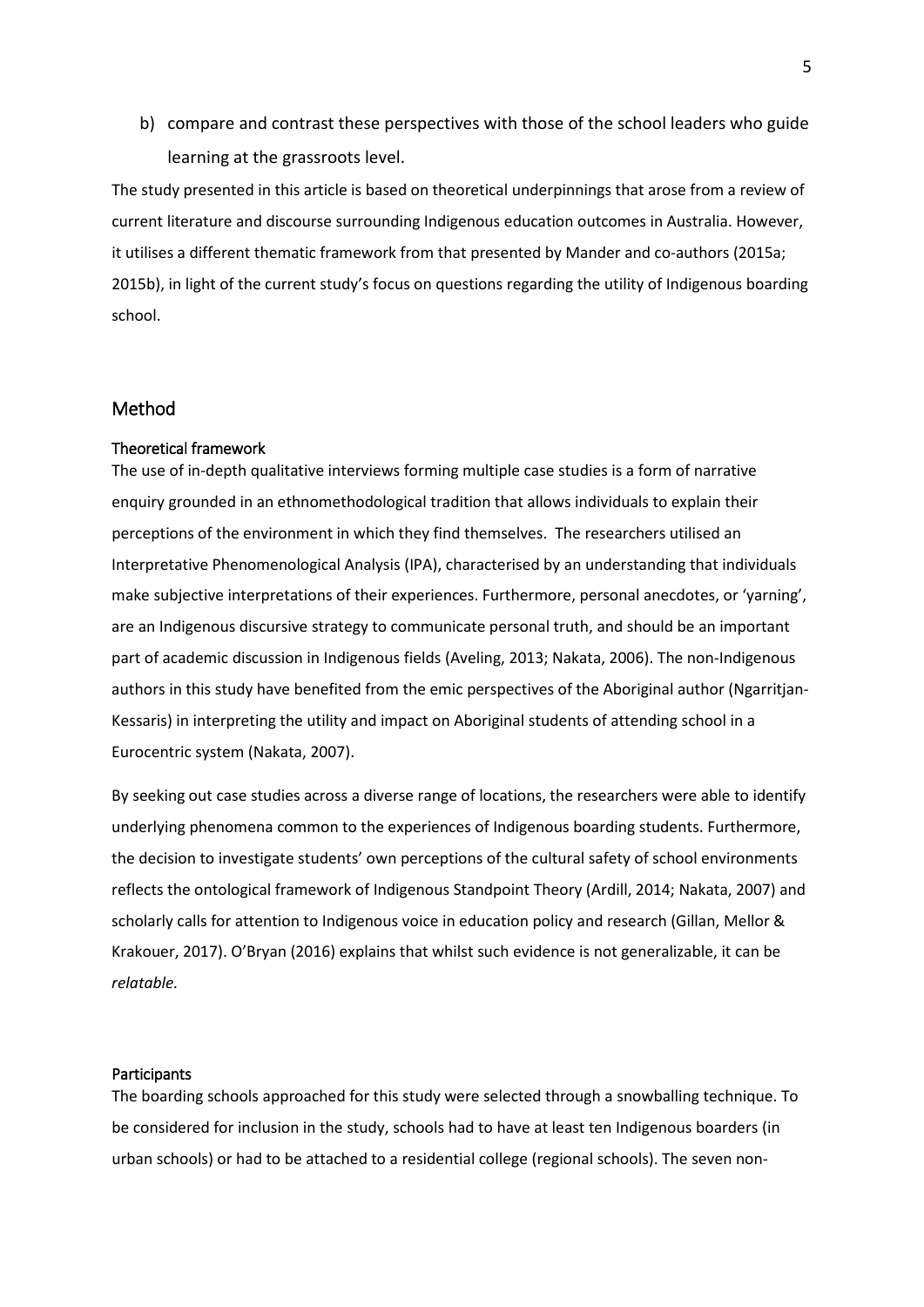government, co-educational schools from Western Australia that participated in this study were part of a larger investigation into the perceived benefit of education for Indigenous secondary students in Western Australia.

As can be seen in Table 1, the seven schools represented a mix of school in terms of socio-economic status, location and set-up. The schools ranged from very low to very high on the Index of Community Socio-Educational Advantage (ICSEA) and serviced both day and residential Indigenous and non-Indigenous students. According to the Australian Bureau of Statistics' Remoteness Structure categories (ABS, 2011), three schools were classified as urban, one as regional, two as remote, and one as very remote. Two schools were attached to a Residential College and five had their own boarding facilities for students. Each school provided both school leader and student participants for the study.

At each school, an individual, in-depth, semi-structured interview of approximately one hour was conducted with school staff. The staff sample consisted of one or more school leaders involved in directing Indigenous programs in the school and included four Principals, four Indigenous Program Coordinators (IPC) and one teacher (see Table 1). The school staff self-selected to participate in the study resulting in interviews with seven male non-Indigenous staff and two female Indigenous staff being conducted and recorded.

In addition, twenty-five Indigenous boarding students were interviewed, nine males and sixteen females, from Year 8 through to Year 12 with the majority in their final two years of schooling (*M* = Yr 11, *SD* = 1.25). Students were interviewed individually, or with a peer at School A, B and G, where multiple students of the same gender and age were interviewed. The students interviewed were selected to form a purposefully heterogeneous convenience sample reflecting a diverse range of geographic backgrounds, from remote communities and farms to regional towns and urban environments. All students had received an ABSTUDY boarding-related payment, a scholarship, or both.

| <b>School Description</b>       | <b>School Demographic</b>        | <b>Participants</b> |
|---------------------------------|----------------------------------|---------------------|
|                                 |                                  |                     |
|                                 |                                  | 4 male students     |
| $ICSEA:$ > 1100                 | Indigenous $<$ 10%               | 1 IPC               |
| Urban                           | Dist. > 1000km                   |                     |
| Co-ed: K-Yr 6, Girls: Yr $7-12$ | Population $<$ 1200              | 9 female student    |
| $ICSEA:$ > 1000                 | Indigenous $<$ 10%               | 1 IPC               |
| Urban                           | Dist. > 1000km                   |                     |
|                                 | Co-ed: K-Yr 6, Boys: Yr $7 - 12$ | Population $<$ 1400 |

#### *Table 1: Participant information*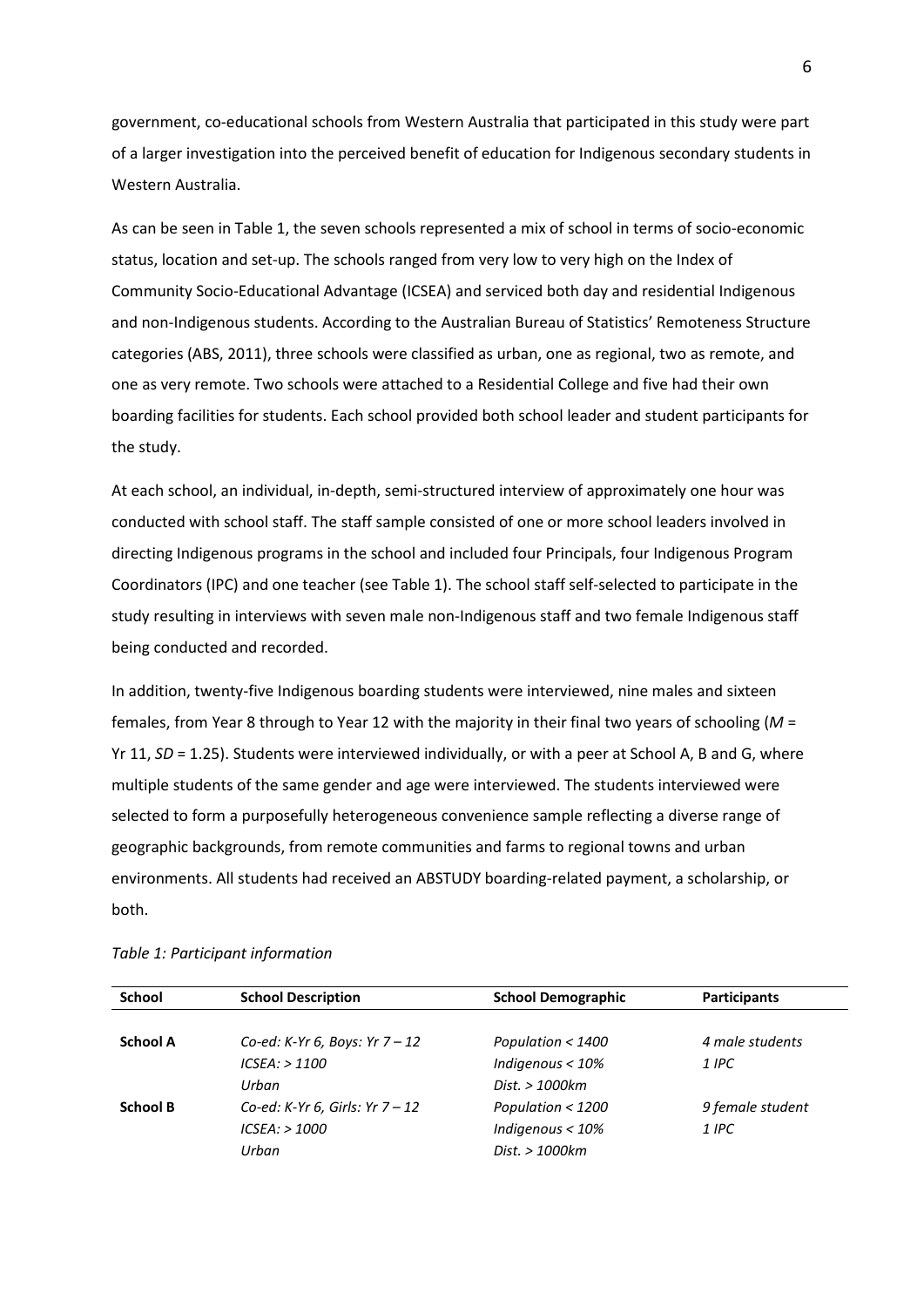| School C        | Co-ed: $Yr 7 - 12$ | Population < 1000  | 1 female student  |
|-----------------|--------------------|--------------------|-------------------|
|                 | $ICSEA:$ > 900     | Indigenous $<$ 10% | 1 IPC             |
|                 | Urban              | Dist. > 1000km     |                   |
| <b>School D</b> | $Co$ -ed: $K-12$   | Population $< 50$  | 1 male student    |
|                 | ICSEA: N/A         | Indigenous $> 95%$ | 1 female student  |
|                 | Very Remote        | Dist. > 500km      | 1 Principal       |
| <b>School E</b> | $Co$ -ed: $7 - 12$ | Population < 200   | 1 male student    |
|                 | $ICSEA:$ > 900     | Indigenous $<$ 50% | 1 female student  |
|                 | Regional           | Dist. > 500km      | 1 Principal       |
| <b>School F</b> | $Co$ -ed: $K - 12$ | Population < 600   | 1 male student    |
|                 | $ICSEA:$ > 1000    | Indigenous $>$ 50% | 1 female student  |
|                 | Remote             | Dist. > 200km      | 1 Principal       |
|                 |                    |                    | $1$ IPC           |
|                 |                    |                    | 1 Teacher         |
| <b>School G</b> | $Co$ -ed: 11 – 12  | Population $<$ 100 | 3 female students |
|                 | ICSEA: N/A         | Indigenous > 95%   | 2 male students   |
|                 | Remote             | Dist. > 500km      | 1 Principal       |

*Notes*

*Dist.: Average distance between school and home for Indigenous interviewees.*

*ICSEA: The Index of Community Socio-Educational Advantage is a scale created by the Australian Curriculum, Assessment and Reporting Authority (ACARA) to enable comparison between schools of similar socioeconomic and educational demographic. The scale follows a normal distribution with a mean of 1000 and a standard deviation of 100).*

*IPC: Indigenous Program Coordinator*

Ethics approval for the study was obtained from the Edith Cowan University Human Research Ethics Committee, Catholic Education Office, and permission to access schools was obtained from the Association of Independent Schools Western Australia (AISWA). An information letter was sent to school principals, who identified an Indigenous Program Coordinator for participation where appropriate. Parental consent was obtained through introductory letters sent out to students through their school, and informed active consent was provided by the participants themselves.

#### Analysis

Interviews were transcribed during and immediately after they were conducted, then de-identified. One principal researcher conducted both the field work and the primary thematic analysis to identify emergent themes and subthemes that were significant insights into the participants' perspectives (Creswell, 2008)*.* Atypically for an IPA analytical approach, a combination of inductive and a priori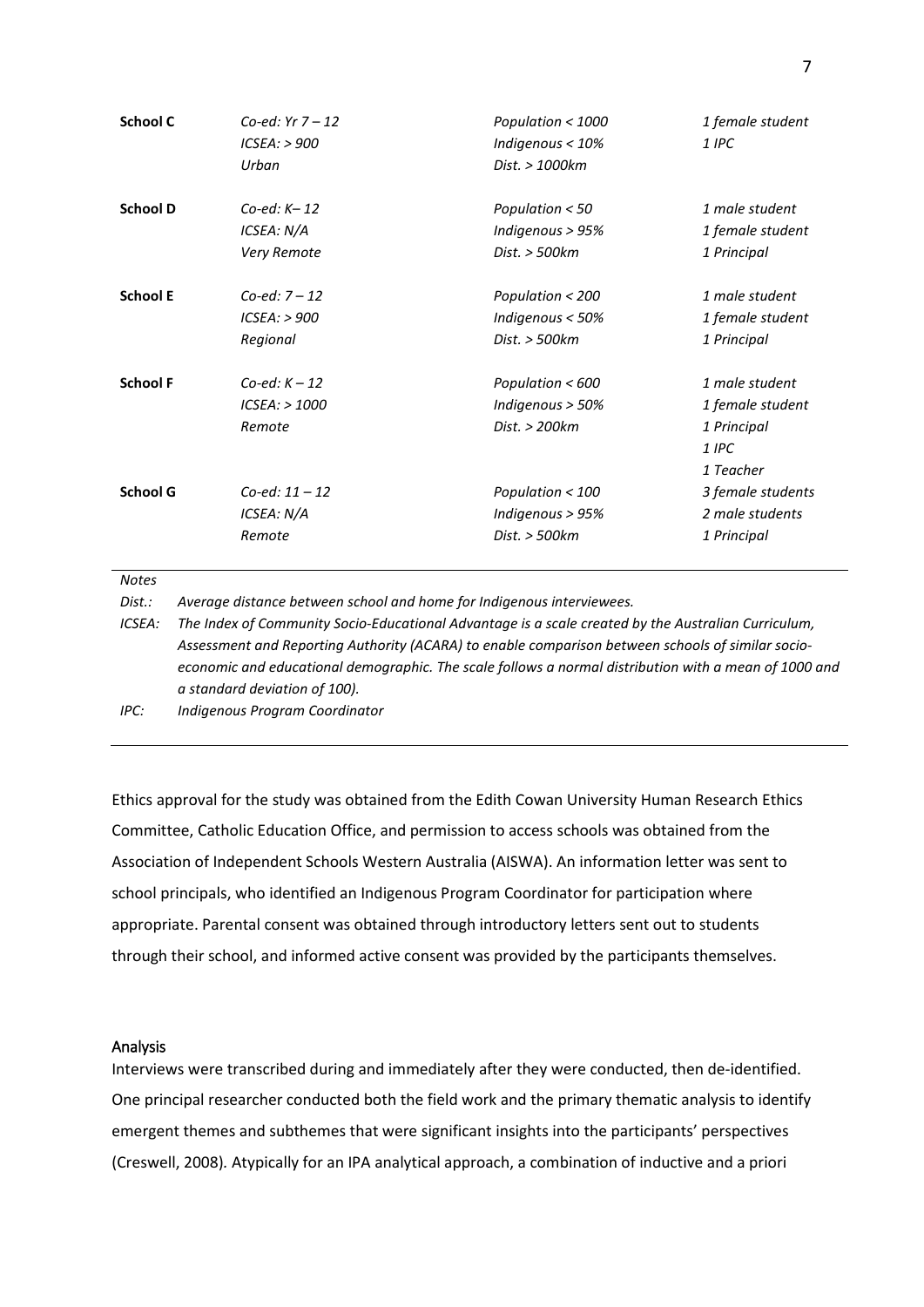coding was used to analyse responses after the preliminary exploratory reading of the interview material (Johnson & Christensen, 2012). Where responses contained themes already mentioned in the literature, a priori coding was used to enable the linking of interview responses to previous data. Where respondents raised ideas that had not been identified in the initial literature review an inductive approach was used to generate new codes using emic terminology.

A data display matrix was used to track codes before a hierarchical classification system was applied to link together thematically similar categories of codes that arose across interviews (Creswell, 2008). The analysis followed an iterative process where possible themes were refined by continuous comparison with the full set of transcripts (inter-subject consensus), resulting in a final set of themes that were consistent across the sample. Other themes that emerged intermittently but not consistently across the sample were not included in the final analysis.

Recurring themes were elucidated, described and augmented by additional interpretation by the supervisory team and additional Indigenous academics with expertise in education. This allowed the primary interpretations to be challenged and reviewed. The process involved multiple returns to the interview data, annotation of responses and refinement of coding. The thematic analysis followed a manual coding process with transcripts read and re-read transcripts for common themes.

## Limitations

The current study investigates only the immediate and possible future impacts of the boarding school experience on Aboriginal secondary students themselves. Further research could examine whether provision of boarding school scholarships to the most capable students creates 'brain drain' and reduced educational resourcing for students who remain in remote areas for their secondary schooling, creating a further social and economic gap within Aboriginal and Torres Strait Islander communities (Mander, Cohen & Pooley, 2015b). Furthermore, the effects on students' home communities was outside the scope of the study presented here.

## Findings and Interpretations

Data collection covered a range of topics, including students' and staff perceptions of the utility of the boarding experience, and the particular factors that impacted students' engagement and retention decisions. During data analysis, it became apparent that responses regarding the theme Educational Utility of Boarding addressed three subthemes, namely *Developing Pathways to Employment, Improving Health Outcomes and Establishing Post-Secondary Transitions* (see Table 2). The first and third subtheme were a priori constructs, apparent in the original interview questions. The second theme, *Improving Health Outcomes*, arose during data collection and analysis as an emergent theme.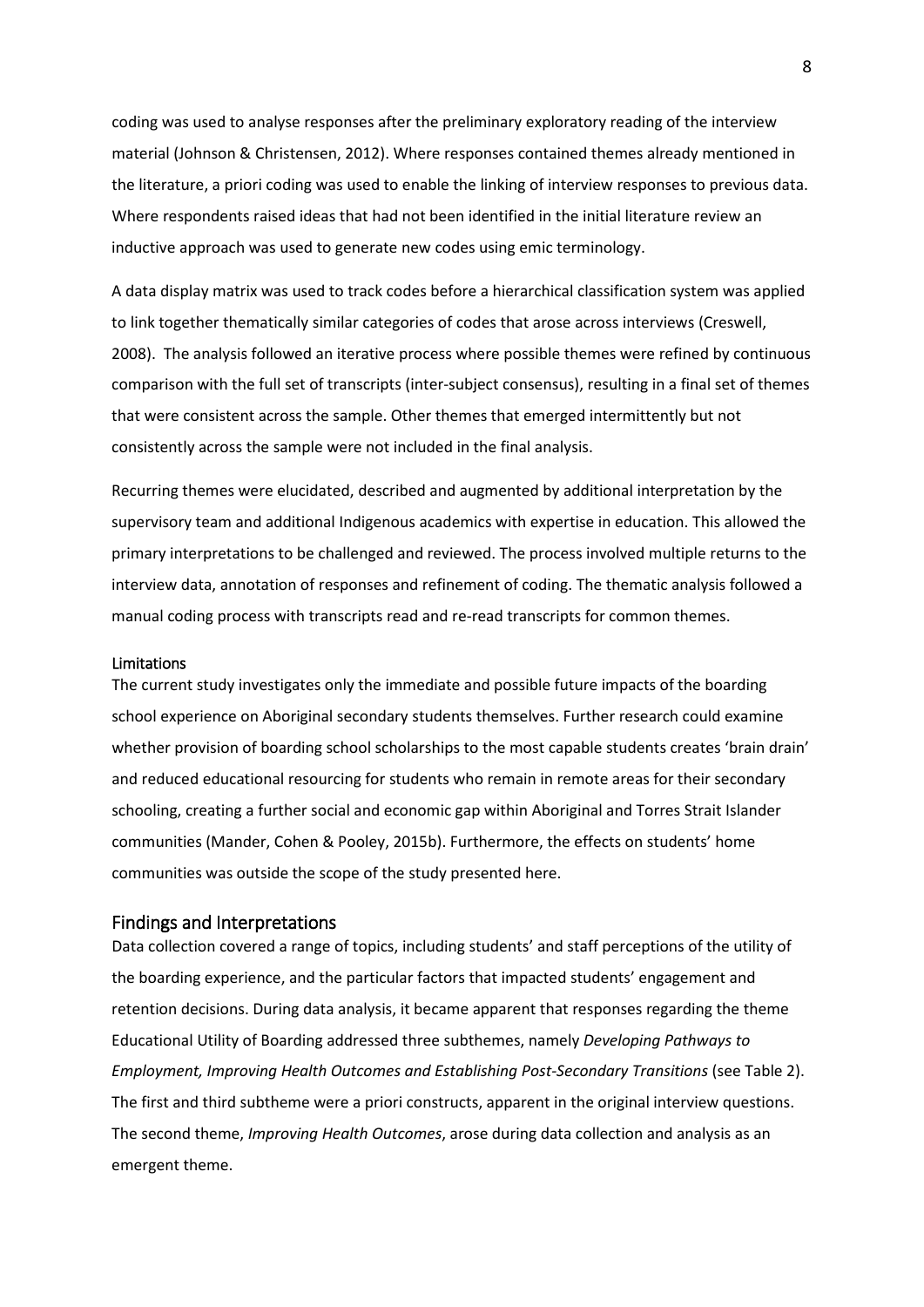Student responses regarding factors affecting their decisions to remain in boarding education were more diverse. During analysis it became apparent that Indigenous students faced particular *Challenges of Boarding* that were either due to, or heightened by, the unique nature of geographic distance and cultural difference. Within the theme *Challenges of Boarding*, students discussed experiences of *Academic Self-Concept and the Deficit Discourse, The Cultural Interface and Racism,*  and *Negotiating Family Obligations and Homesickness* (see Table 2).

# *Table 2: Themes and subthemes*

| <b>Themes</b>                 | <b>Subthemes</b>                                            |  |
|-------------------------------|-------------------------------------------------------------|--|
| <b>Educational Utility of</b> | Developing Pathways to Employment<br>$\bullet$              |  |
| <b>Boarding</b>               | <b>Improving Health Outcomes</b><br>$\bullet$               |  |
|                               | <b>Establishing Post-Secondary Transitions</b><br>$\bullet$ |  |
| <b>Challenges of Boarding</b> | Academic Self-Concept and the Deficit<br>$\bullet$          |  |
|                               | Discourse                                                   |  |
|                               | The Cultural Interface and Racism<br>$\bullet$              |  |
|                               | <b>Negotiating Family Obligations and</b><br>$\bullet$      |  |
|                               | <b>Homesickness</b>                                         |  |

In the following sections, each theme and subtheme is described and discussed using quotes from participants for illustrative purposes and with reference to the literature.

# Educational Utility of Boarding

The decision to send children for long periods of time to a school away from traditional homelands and often without strong awareness of Aboriginal or Torres Strait Islander culture requires a firm belief in the utility of such education (Bobongie, 2017; Mander, 2015). Students and school leaders expressed a similar hope for the utility of boarding school whereby it would result in positive futures for Aboriginal students from remote and disadvantaged communities. Most students expressed a hope that boarding school would provide opportunities that would allow them to obtain gainful employment. One student explained:

*"I wanted to finish Year 12, make something good out of life... If I had stayed at [town name] I probably would not be at school at all".*

## Yr 12 Indigenous female, School C

In addition to employment utility, students and school leaders expressed the hope that boarding schools could provide a level of safety that was not always present in students' home towns and communities. Such concerns are echoed in O'Bryan's research with Aboriginal and Torres Strait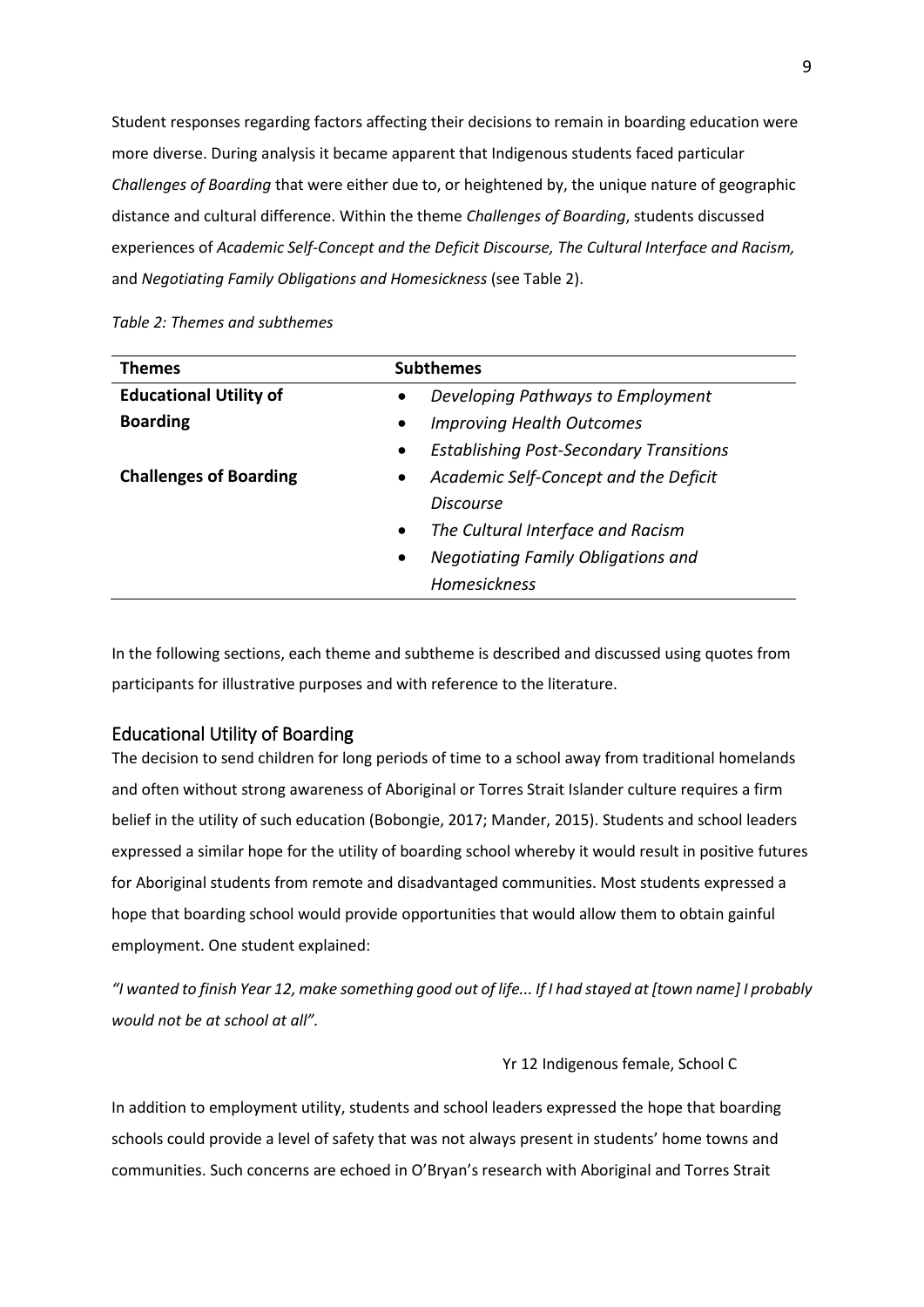Islander boarding alumni and community members (2016). During interviews, most school leaders prioritised social and health outcomes for their students, viewing education about potential career pathways as a vehicle to this end. The following sections discuss these dual goals.

#### Developing Pathways to Employment

In comparison with smaller District High Schools and Remote Community Schools, large schools in urban and regional areas have access to a wide range of opportunities that increase educational utility for secondary students. These include international tours, trips to university campuses, guest speakers from industry, work experience programs, and Career Weeks that involved students visiting and networking with employers.

The first sub-theme that emerged as a benefit of and reason for choosing to attend boarding school, was access to improved education and career pathways, a finding that was consistent with other recent research (Mander, 2015; O'Bryan, 2016). Within this broad goal, students fell into two categories: those who intended to enter employment or vocational training upon completion of secondary school, and those who planned to go on to tertiary education. Students were asked to discuss the impact that boarding school had on their goals, and self-efficacy.

# *Creating access to employment and vocational training*

*"Things they teach us here are better 'cos they teach us about work and you get opportunity to go into town and work. This school they set you up for the future and they set you up with* [drivers'] *license."*

# Yr 12 Indigenous male, School G

Some schools in this study worked primarily with students from remote communities or from backgrounds of extreme socioeconomic disadvantage. Many of these students had peer networks that were not attending school, unemployed, and caught up in substance use. In these environments, school leaders had spent time developing curricula and programs that facilitated students' capacity to create meaningful goals and to be work ready. Typically, such programs included driving license acquisition, literacy and numeracy, computer literacy as well as job readiness 'soft skills' e.g., punctuality and workplace discipline.

The principal at School G, a rural senior secondary campus, had created a program providing all students with the opportunity to obtain a drivers' license, engage in paid work experience and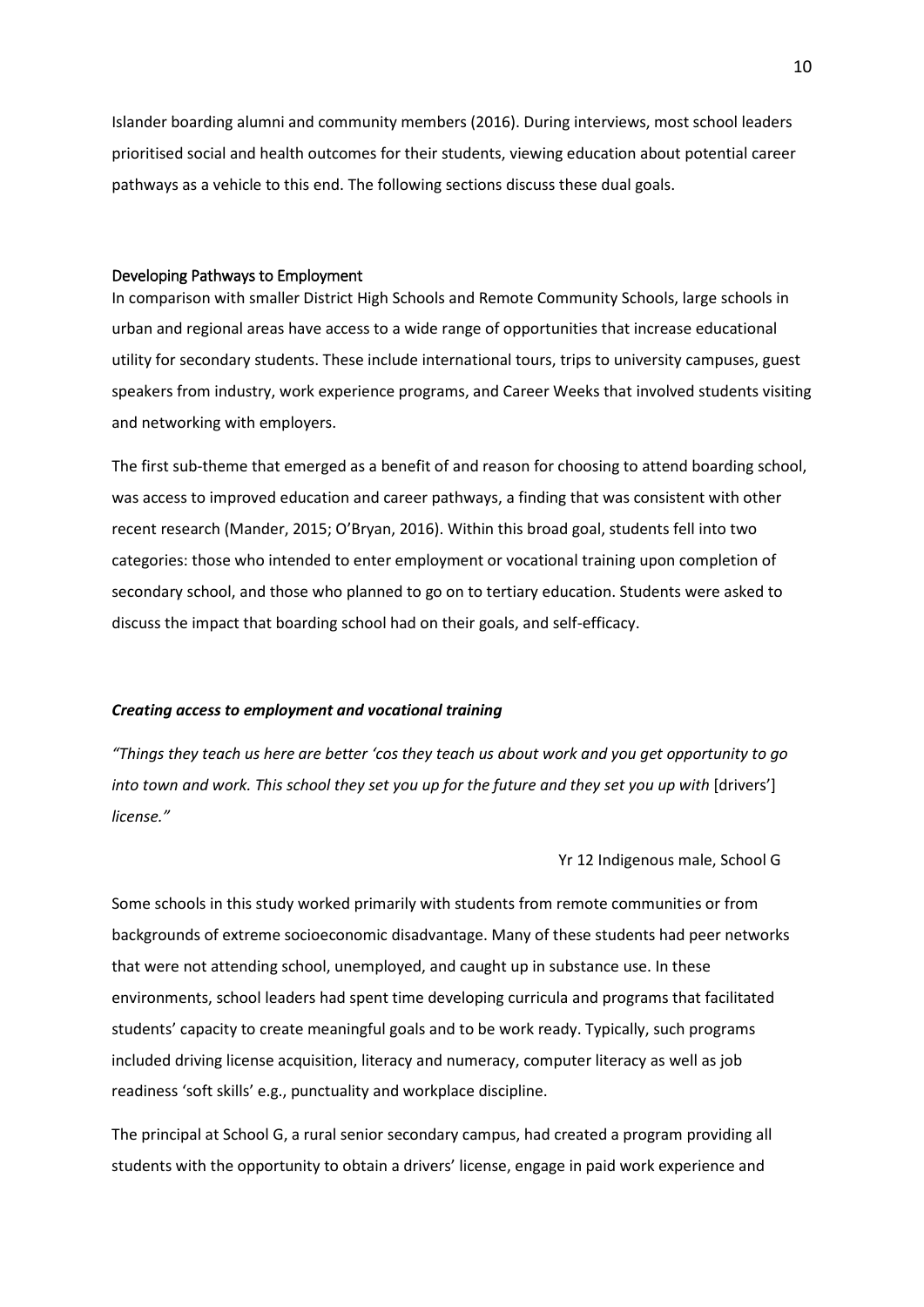obtain basic qualifications (Certificate I and II), with the dual purpose of developing students' selfconfidence as well as their capacity to capitalise on work opportunities once they returned home. The school used government grants for scholarships and residential allowances to create a pay-scale for students as they developed work skills from on-site unskilled work through to off-site skilled work. The paid work experience program was intended to allow students to experience the economic value of higher qualifications.

As schools in remote communities are often limited in their ability to provide vocational qualifications students greatly valued the opportunity to attend schools where they could obtain skills that increased their employability.

*"The other place* [previous school] *only taught about sport and you don't get money from that. But here* [I'm] *Working on Business Cert II at the moment, will probably do one more Cert before leaving."*

Yr 12 Indigenous male, School G

This respondent's comment illustrates the finding that among senior secondary students in this study the decision to remain at boarding school was closely tied to the perception that better employment opportunities would follow school completion. This connection, verbalised across many of the interviews, echoes the findings of other major studies (Epstein & Sheldon, 2002; Lamb et al., 2004) that Year 12 retention is closely linked to student perception of the utility of schooling.

# *Improving accessibility of further education*

Many interviewees attending large urban private schools explained that they had chosen boarding school to obtain a tertiary-focused secondary education. For such students, the higher academic standards and levels of resourcing and support available provided new career aspirations. It was not uncommon for students in this study to state that either they - or a sibling or cousin - would be the first member of their family to complete Year 12. One senior student explained that if he had remained in his hometown he would have '*dropped out already'*, but that meeting successful Aboriginal mentors at his boarding school had led him to aspire to university study:

*"*[Because of] *people I've met, who've gotten through universities, you know that you can do something after you finish school; that you're not gonna be a dropkick for the rest of your life".*

Yr 12 Indigenous male, School A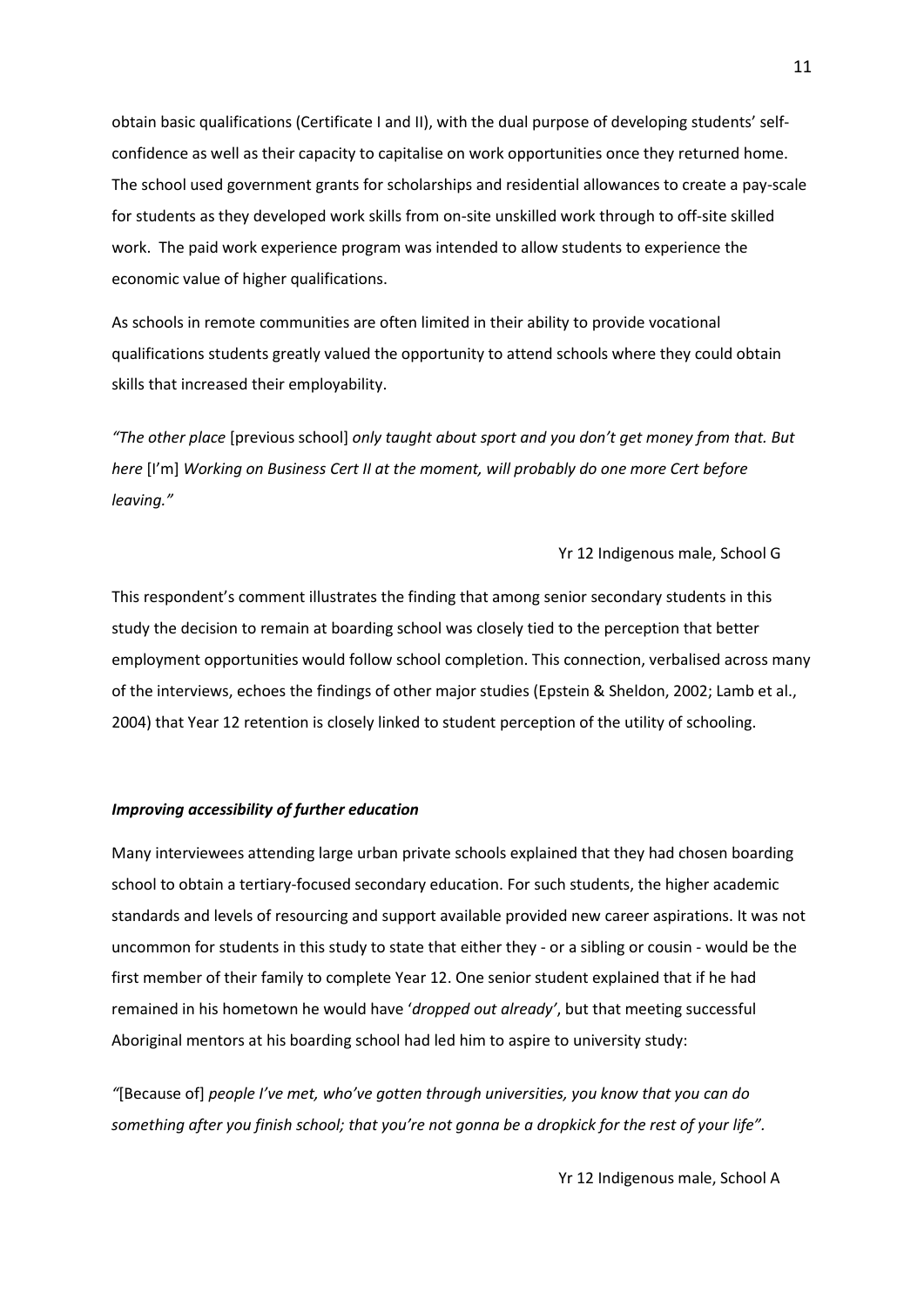A fellow student then chipped in to explain that access to such experiences at boarding schools enabled Indigenous students from remote backgrounds to achieve education qualifications that they had previously believed unattainable.

*"…as an Indigenous person to graduate, well not many Indigenous people get these opportunities."*

Yr 12 Indigenous male, School A

Although previous studies have found that Indigenous students tend to receive less support and information regarding tertiary education opportunities than their non-Indigenous peers (Helme, 2010; Munns & Parente, 2003), some of the schools in this study provided meaningful, timely and beneficial career pathway education opportunities for the Indigenous students.

#### Improving Health Outcomes

During interviews, students emphasised that a second key reason that their parents had sent them to boarding school was to remove them from negative peer networks and potentially dangerous social environments. Statistics show that Indigenous communities experience higher rates of violence, unrest and incarceration than the wider Australian population (ABS, 2016; 2015b), factors which are known to be related to high levels of psychological distress (SCRGSP, 2014). The House of Representatives' *Inquiry into educational opportunities for Aboriginal and Torres Strait Islander Students* supports this finding with evidence about the impact of exposure to high rates of anti-social behaviour in some Aboriginal and Torres Strait islander communities on school attendance and student behaviour (2017b).

Within this study, all school Principals and Indigenous Program Coordinators discussed at length the effect of social trauma on individual students' mental health, their engagement with education, and their relationships with other students. Some of these students, although removed from previous 'trouble', were highly traumatised and now faced the added emotional strain of coping with separation from their family, country, and familiar support networks. All schools focused on developing students' self-awareness regarding relationships, nutrition, sexual health and mental health. In this regard, there was a clear culture among school leaders of promoting student agency and ability to make healthy decisions, in recognition that students often came from environments where peers struggled with negative lifestyle choices.

In their discussion of Indigenous boarding school, Gillan, Mellor & Krakouer (2017) infer from a Canadian study on cultural continuity and suicide that the upheaval associated with boarding school puts Australian Indigenous students at 'an increased risk of self-harm' (p.67). This assertion is not supported by formal evidence and does not account for the important role of boarding schools -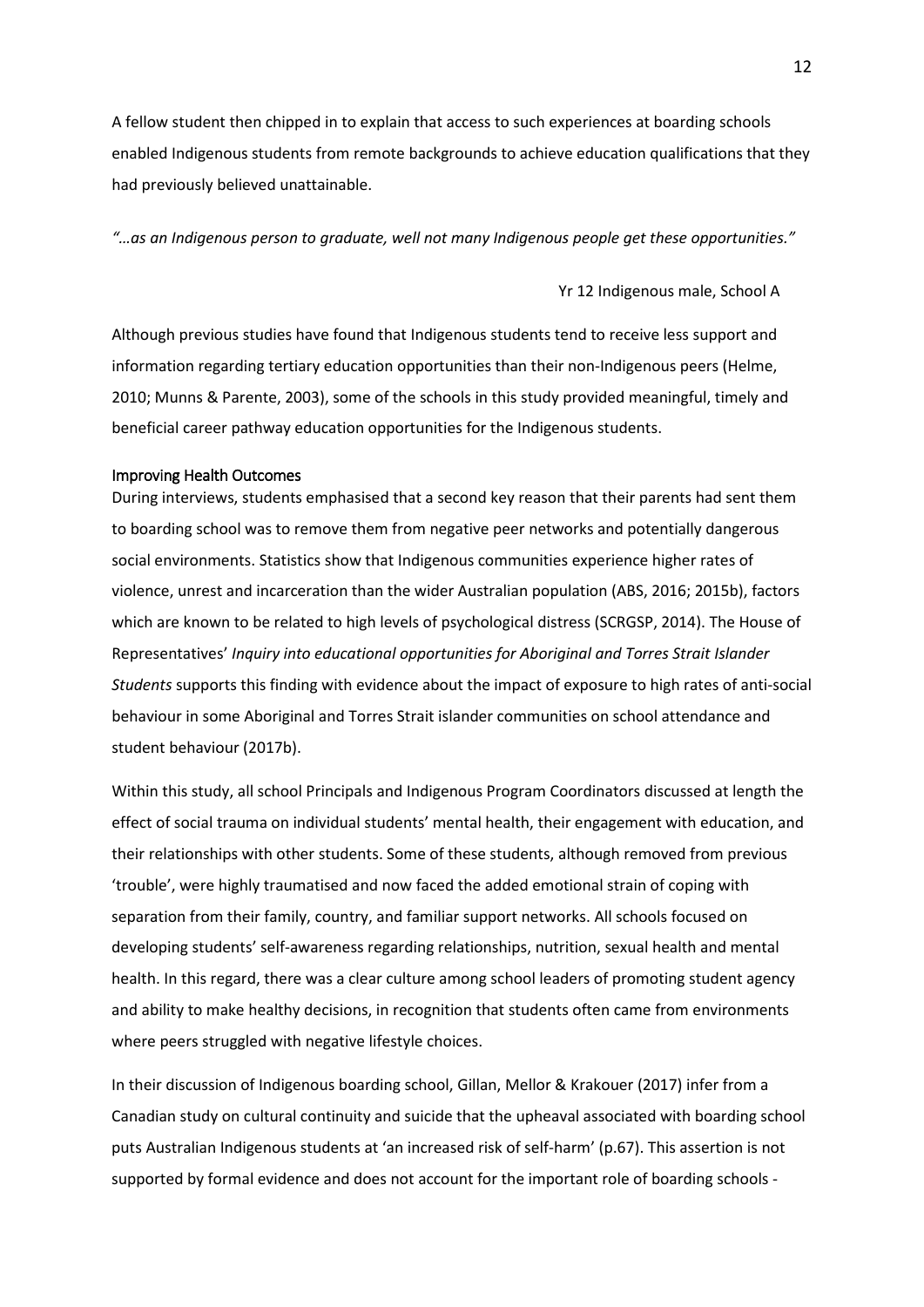identified by Indigenous respondents both in this study and that of Rogers (2017) – to provide a safe haven for youth whose family perceive them to be at risk if they remain in dysfunctional communities.

For example, one Aboriginal staff member stated:

*"For some of my [students], I will consider myself a success if they complete Year 12 without getting pregnant, and know how to recognise and avoid bad relationships."* 

Indigenous Program Co-ordinator, School B

This particular school leader did not have low aspirations for her students but acknowledged the significant amount of pastoral support some of her students required to make healthy life choices. Some schools had effective programs and experienced staff to respond to student needs. These schools utilised the opportunity to provide students with a safe and stable living environment, good pastoral care, development of life skills, and to surround students with peers who were motivated and positively employing their time. Where this occurred, students spoke of the critical difference these measures made in their lives and sense of identity.

"(School G) *made me feel like a changed man, without* (School G) *I would be nothing. I want a good reputation and work experience."* 

Yr 12 Indigenous male, School G

It has been suggested that the political and financial disempowerment experienced by Indigenous communities over successive generations in modern Australian history has substantially contributed to disengagement from education (Dudgeon et al., 2012; Ivory, 2009; Trudgen, 2000). One Indigenous Program Coordinator raised the issue of disempowerment and welfare dependency on students' resilience:

*"I am happy to see the kids not graduate if it develops resilience and strength. It is frustrating to see kids expecting welfare and expecting tutors to do their work for them. In these kids' lives, there is suicide and trauma. I want to build the resilience and independence; coping mechanisms."*

# Indigenous Program Coordinator, School A

Certainly not all boarding schools provide equal care, however, the narrative of school leaders' within this research suggested a holistic approach to wellbeing and future success. While schools have finite resources with which to address student needs, employment and education are inextricably linked to physical and psychological health outcomes (Australian Bureau of Statistics,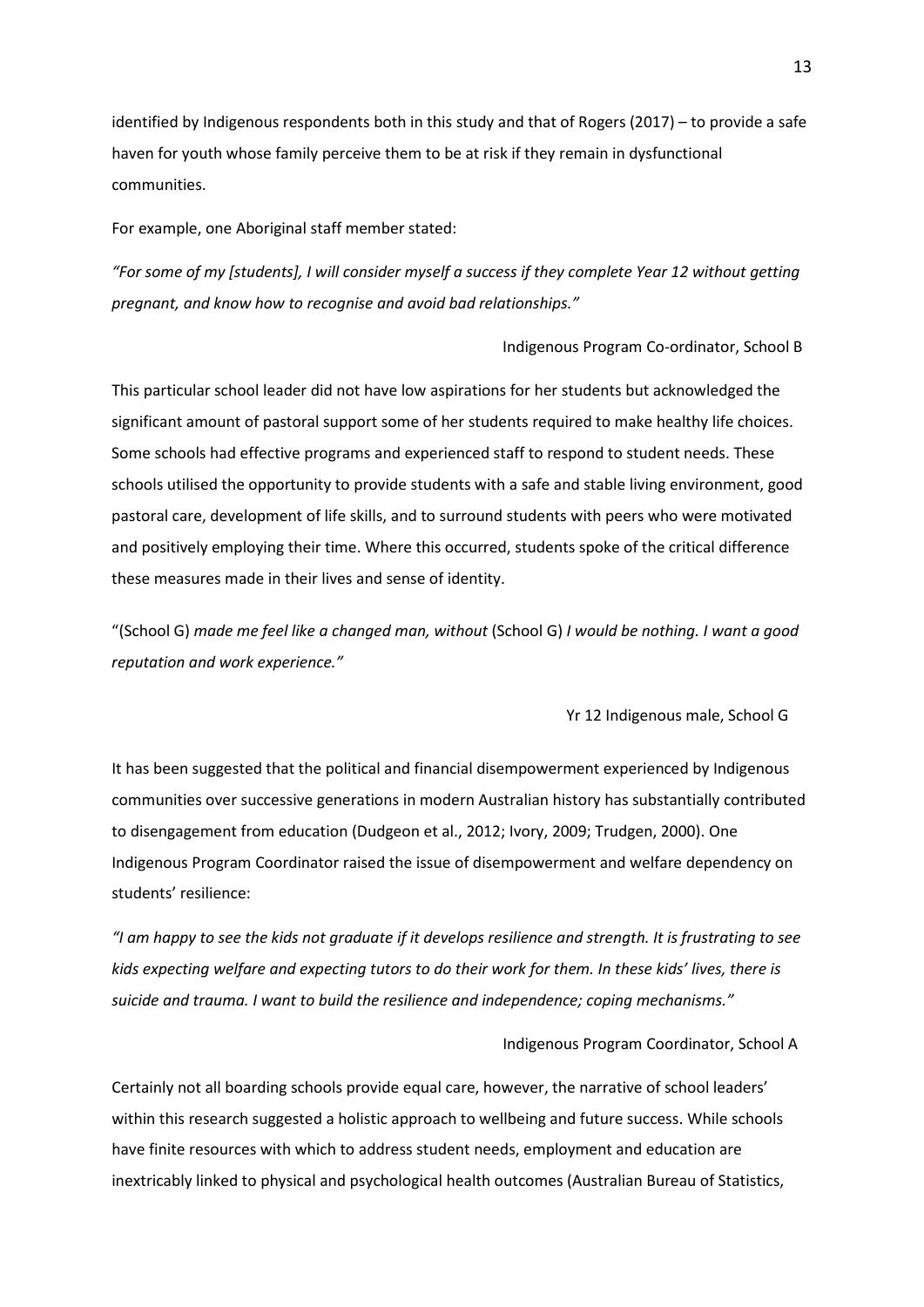2010). As such, post-secondary education and employment outcomes must remain a priority for all schools working with Indigenous students, as they form an integral part of improving health outcomes.

#### Establishing Post-Secondary Transitions

Previous research has acknowledged the challenges posed by geographic distance and connection to country for Indigenous boarding students seeking post-secondary education and employment opportunities (COAG, 2013; Dusseldorp Skills Forum, 2009b). The *AIEF Compendium of best practice*  for achieving successful outcomes with Indigenous students in Australian boarding schools noted that *'*almost no schools have a formalised, in-house, targeted program to assist Indigenous students after Year 12' (AIEF, 2015, p.103).

At some schools, career counsellors had clearly worked with students to identify appropriate education pathways to enable them to transition to employment when they left the residential school environment. One Year 12 student from Kununurra had a keen interest in becoming an Indigenous Tour Guide at a Kimberley cattle station. The school had helped her arrange work experience there, and was guiding her education choices to enable her to meet her goals.

*"I've been at* [School G] *for one and a half years. First I did Tourism Cert I and now I'm doing Cert II for Outdoor Recreation and Tourism…*

[This school*] has saved my life, and given me an education. I would have had no life and didn't know what to do… I wasn't going to school hardly* [before enrolling at this school]*.'*

Yr 12 Indigenous female, School G

The provision of boarding school scholarships to remote Indigenous students is intended to address inequity by providing a pathway to post-secondary education and training. Yet, many of the school leaders interviewed explained that it was very difficult to establish gainful post-secondary transitions for students returning to their home communities, often many hundreds of kilometres from the boarding school. One principal felt that sometimes years of good work were undone when students returned home to communities of high unemployment and social issues, without access to support:

*"The difficulty is, we know once a student leaves [school], there may not be that person available in their new lives who will take a personal interest in mentoring them. That can be where it sometimes*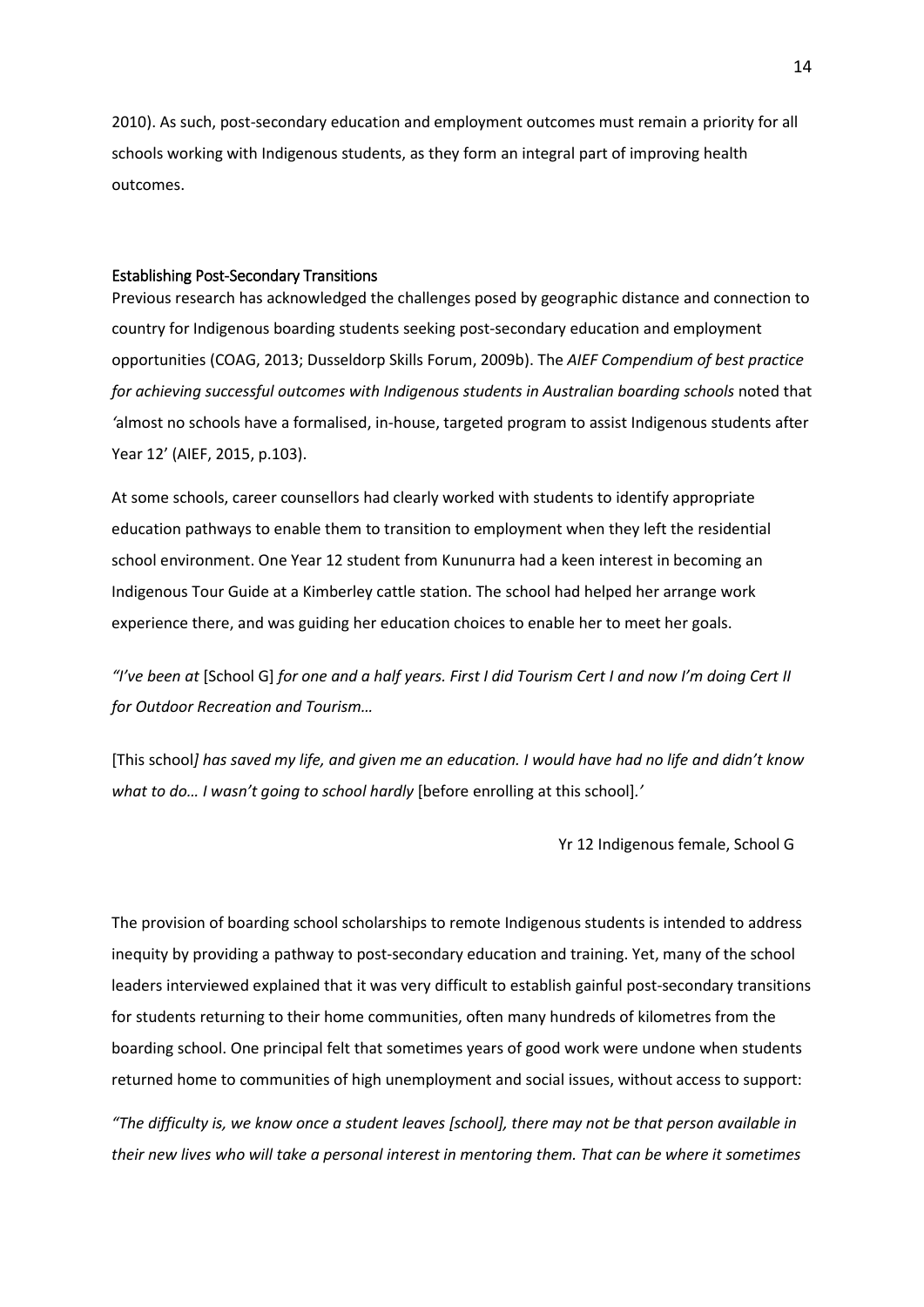*breaks down. Some come home to their communities and end up in their old lives, not employed, pregnant, or sometimes worse."*

Principal, School G

Given that the current policy focus on Year 12 attainment is intended to ensure access to employment and further education opportunities (Department of Prime Minister and Cabinet, 2017), it is important that effective post-secondary transitions for Indigenous boarding students be given greater consideration in policy development and evaluation.

# Challenges of Boarding

The experience of boarding school is formative for teenagers, and particularly for Aboriginal or Torres Strait Islander students from remote and very remote areas, who typically experience new academic, cultural, social and economic norms (Bobongie, 2017; Mander et al., 2015a; O'Bryan, 2016). These experiences can create dissonance, frustration and culture shock, as well as the opportunity for growth and development. The following section explores these experiences as reported by Aboriginal students, and invites readers to consider possibilities for improvement within current boarding practice and policy.

## Academic Self-Concept and the Deficit Discourse

Often school leaders in elite schools reported selecting students for scholarships in part because they were relatively academically successful in their home communities. Yet, these students found they were multiple academic years behind their age group benchmark at their new boarding school, a likely outcome of the lower Indigenous literacy and numeracy attainment rates that have been identified in successive *Closing the Gap* reports (Department of Prime Minister and Cabinet, 2017). During interviews, Indigenous students at 'elite' boarding schools spoke of believing a discourse that Indigenous people are unlikely to graduate and unlikely to succeed at tertiary education.

"My standards of where I wanna be has lowered since I've been here (at this boarding school) *because of the workload and expectations. It hits you how hard it is to finish Year 12 so I can go to university. When I was in* (my home town) *and knew I was coming* (here) *I thought I could do it all."*

#### Yr 10 Indigenous female, School B

Without an appropriate conceptual framework with which to understand the obstacles they face, the stress of limited academic achievement can cause students to either ascribe an internal cause to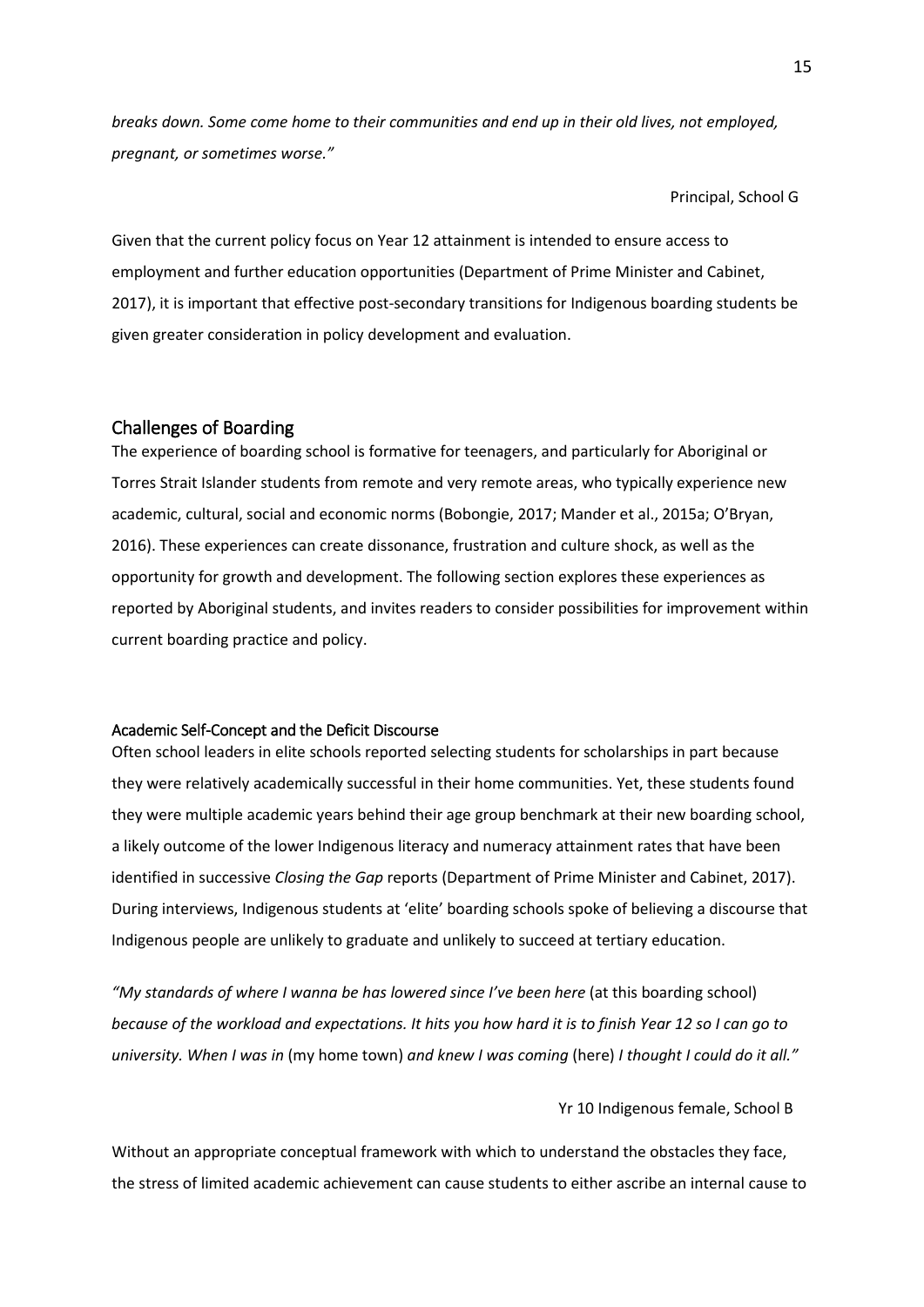their failure, or to believe that Indigenous students will not be afforded success in an urban, middle class, or 'white' environment (Harwood, McMahon, O'Shea, Bodkin-Andrews and Priestly, 2015). The work of Lazarus and Folkman (1999) explains such thinking as a coping mechanism. The experience of limited success at school creates stress for Indigenous students, which in turn causes students to make a cognitive appraisal that further education will be a threatening experience, and therefore less valuable as an individual goal. This experience is not limited to Indigenous students attending boarding schools (Harwood et al., 2015), but can be heightened by the degree of academic difference between students' previous schools and some more prestigious boarding environments.

At three schools, Indigenous Program Coordinators (IPCs) spoke of their frustration that because of disadvantage in students' backgrounds, teaching staff believed attendance and Year 12 retention to be sufficient goals for Aboriginal educational success. Such a low benchmark in the current knowledge economy would prevent many Aboriginal and Torres Strait Islander students from achieving financial independence, and likely contribute to generational economic and social disadvantage for Indigenous Australia (Smith Family, 2014).

Whilst such experiences were commonly reported by students in this study, there were instances of students feeling academically supported, as explained by the following interviewees:

*"The teachers here want you to pass and want to see you achieve your opportunities and they help you achieve your dreams. That is the biggest thing."*

Yr 12 Indigenous female, School E

"…*they help you with your work and demonstrate what you got to do. They help you with your homework. There are lots of teachers to respect, which makes it a good school.*

Yr 12 Indigenous female, School F

Teachers who work with Aboriginal or Torres Strait Islander boarding students may benefit from training to create a safe framework for students to receive educational scaffolding, literacy support and tuition, whilst simultaneously developing students' self-worth and aspirations.

# The Cultural Interface and Racism

Australian schools have come a long way forward in recognising their obligation to Indigenous students through culturally inclusive practices (Bodkin-Andrews & Carlson, 2014), however, contemporary literature reveals that racism and cultural discrimination remain a significant cause of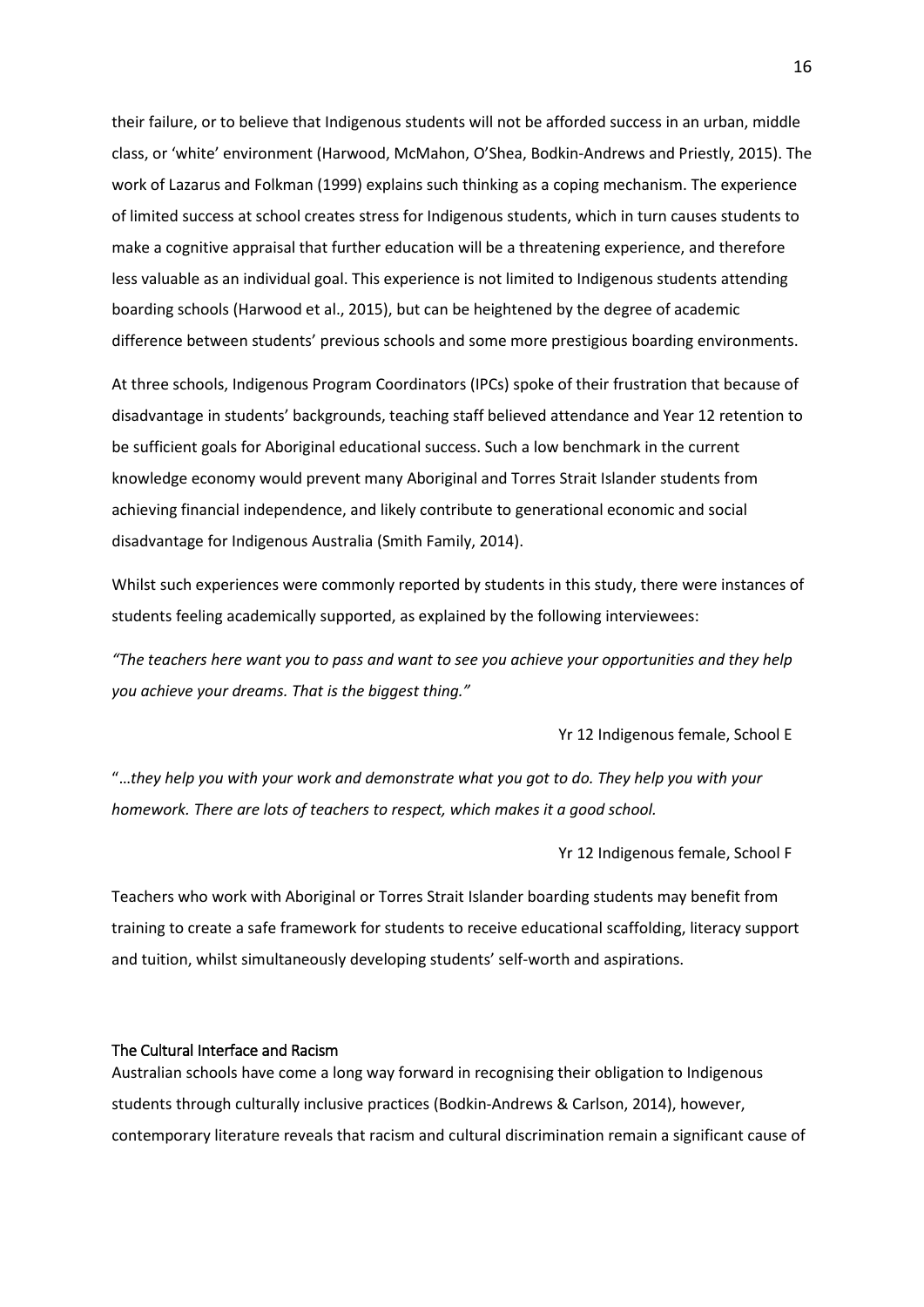disengagement for Indigenous students in Australian schools (Bobongie, 2017; Bodkin-Andrews & Carlson, 2014; Mander et al., 2015a; 2015b; O'Bryan, 2016).

For those students who have left the communities and towns of remote Western Australia, boarding school in Perth can be the first time they have experienced being an ethnic minority on a daily basis. Typically, urban boarding schools accessed cultural events and experiences such as dance workshops and Indigenous leadership programs to allow their Indigenous students to maintain cultural connection and pride. Certainly, such experiences are a crucial part of building wellbeing and engagement at school, however, they also reflect only the more 'visible' aspects of Indigenous culture. In this study, Indigenous students were asked:

"Do you think this school is a place that respects Indigenous culture? Can you give some examples to explain your thoughts?"

Appendix M – Student Interview Schedule

Across the interviews, students recounted a diversity of experiences that left them feeling as though teachers were ignorant of Indigenous dialects, ways of learning, and ways of being.

*"I don't think they do* (respect Aboriginal culture) *because they correct your English when you speak like where you're from instead of White English.*

Yr 9 Indigenous female, School B

*"Kids sometimes are not used to this type of school, trying to sit at the back of the class and work out how each classroom works and how people interact. But the teacher might pressure them to interact."* 

Yr 8 Indigenous female, School B

Furthermore, students felt that school staff were ignorant of kinship relations and the way that 'family' is defined in Indigenous society. During school photographs, one school refused to allow Aboriginal boarding students to have 'family' photographs with other boarding students who had stated they were family, but were not birth siblings, which left interviewees feeling discriminated against. The school had explained its policy by stating that if they allowed Aboriginal students to have a group photo, then they would have to allow students of all ethnic groups to do the same. This response conveyed the message to students that Aboriginal Australians' cultural protocols were not valued at the school.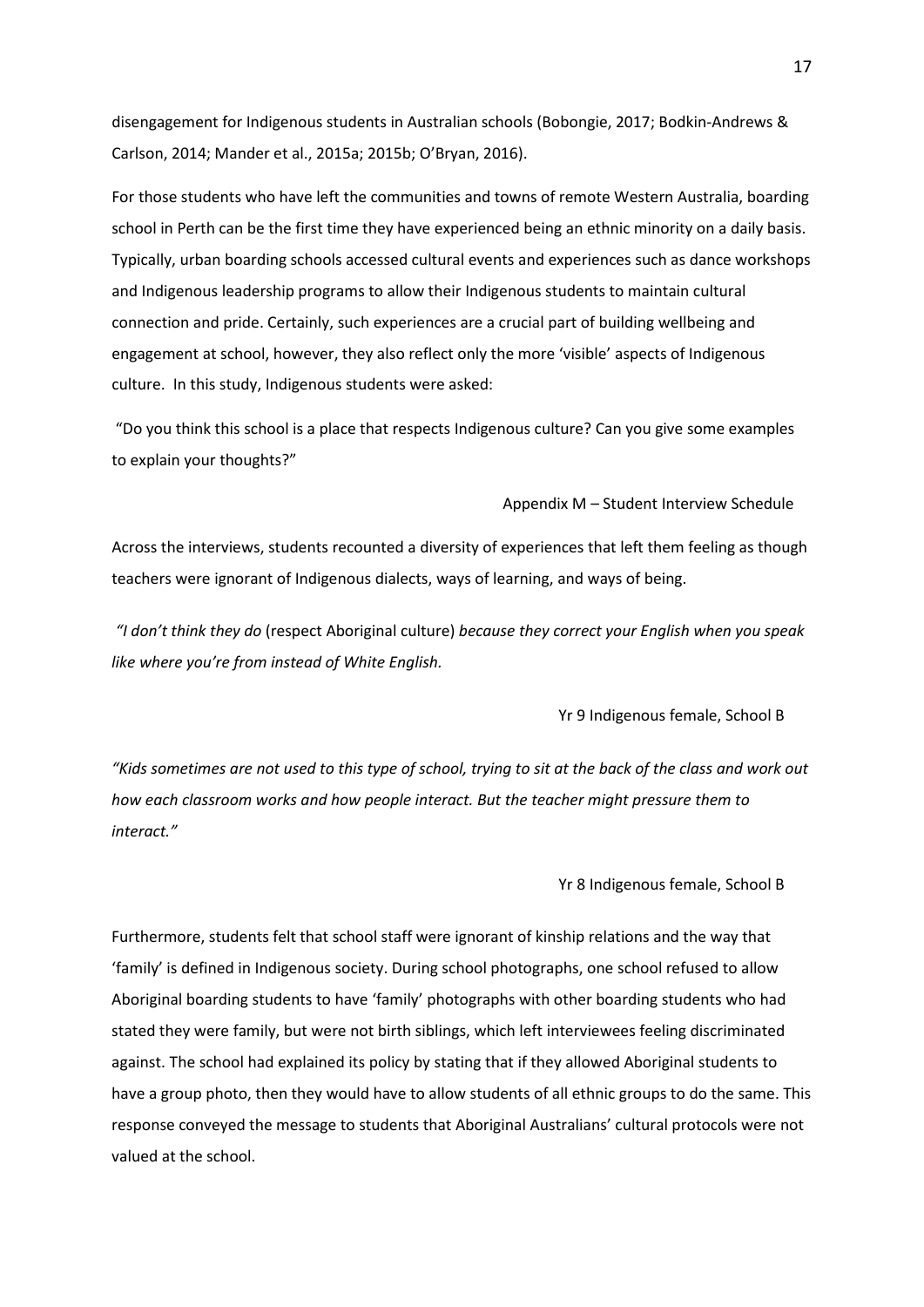Where Aboriginal students felt that their culture was respected in the school, they did not attribute this to cultural events such as Acknowledgment of Country or the celebration of NAIDOC and National Reconciliation Week, nor to specific curricula. Rather, Aboriginal students felt respected when teachers allowed them to think and act in Aboriginal ways without being penalised for their differences.

*"This school gives proper respect for Aboriginal culture … 'cos the teachers and the students understand what it means. Things like respect for elders, don't talk about certain Aboriginal stuff."* 

Yr 11 Indigenous female, School G

Nakata's Cultural Interface theory (2002) highlights the difference between Indigenous people's knowledge, and knowledge *about* Indigenous peoples. The first knowledge, is the emic understanding of Aboriginal and Torres Strait Islander cultures by those with lived experience, whilst the second, is the etic understanding of non-Indigenous people regarding the experience of being Indigenous. The quotes above illustrate that within Australian schools, Indigenous and non-Indigenous understandings of Aboriginal culture remain divergent. As long as Indigenous school engagement policies rely on non-Indigenous perspectives of cultural inclusion, improvement in Indigenous school engagement may be limited (de Plevitz, 2007).

According to the Australian Bureau of Statistics (2016), one third of all Aboriginal and Torres Strait Islander adults 15 years and over reported experiencing racial discrimination. Speaking about their experiences of discrimination and racism in boarding schools, one student had the following to say:

*"I don't think they know what it feels like to be an Aboriginal but they aren't racist".*

Yr 12 Indigenous male, School A

This quote illustrates a thread that became apparent in many of the interviews, namely that Indigenou*s* students differentiated between cultural ignorance and intentional racism. Such differentiation is at best a kindness, for cultural discrimination and ignorance is both a cause and effect of institutionalised racism in Australia (Ardill, 2013; de Plevitz, 2007; O'Bryan, 2016). It is also possible that a social defense mechanism that might be at work in these students' minds: Non-Indigenous Australians who create stress for Indigenous Australians (through discrimination and racism) are presumed innocent of intentional cruelty. This rationalization allows those who are victims of racism to feel a lessened degree of stress than if the discrimination was believed intentional (Ogders & Biebers, 2010).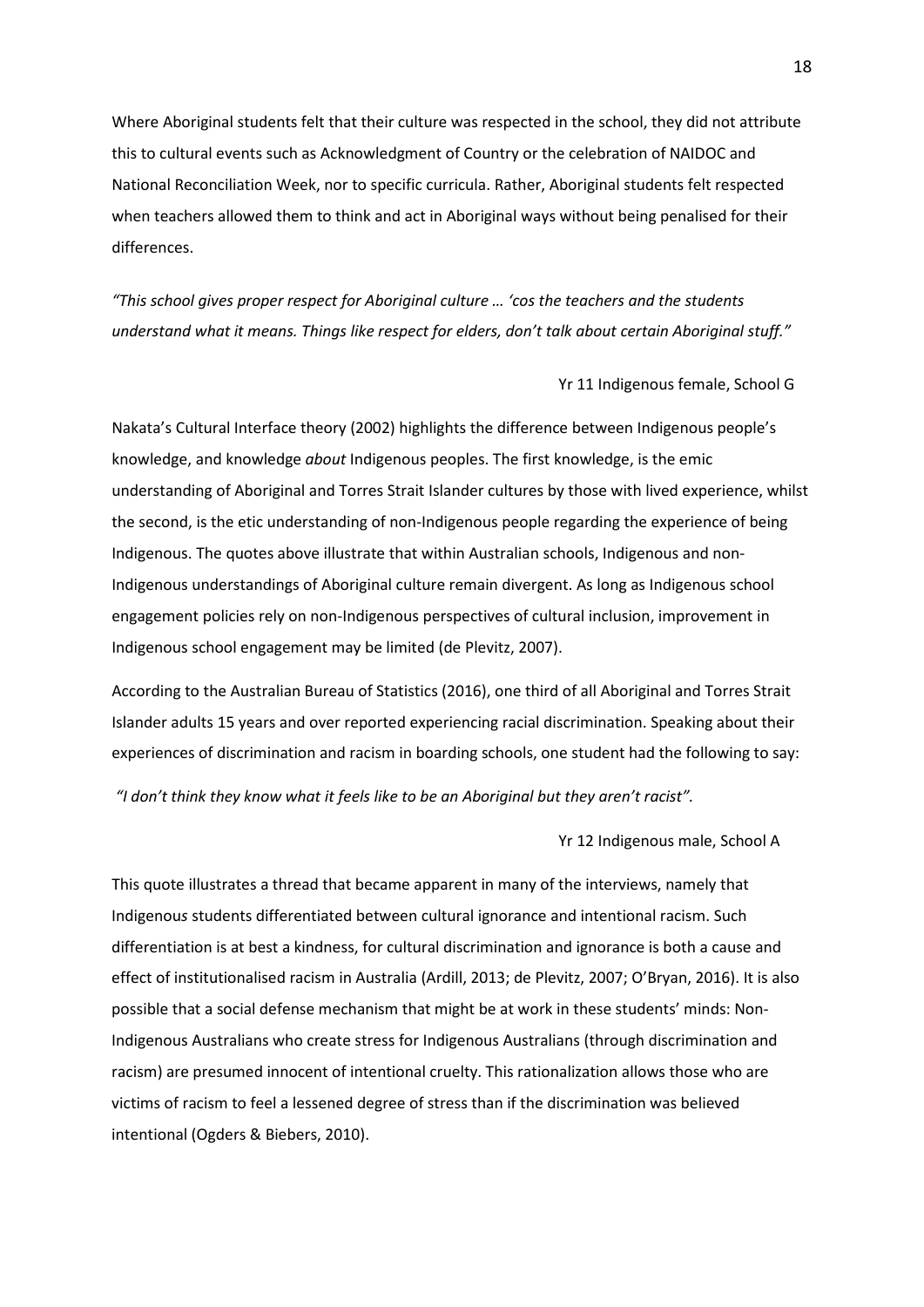Students also spoke of experiencing overt racism from other students, particularly when they attended schools where Indigenous students were an ethnic minority.

*"Some of the day boys try to joke around but they take it too far sometimes… they do all the stereotype stuff, walk up to you asking for drugs, do accents".*

Yr 12 Indigenous male, School A

Two students attending a school through financial sponsorship explained that they were often in a position of having to defend their placement to other students who were ignorant of the interaction between socioeconomic disadvantage and Indigenous status in Australia.

*"Normally they're like "youse get everything, youse don't have to pay for everything, where we have to work hard" and that happens quite a bit."* 

Yr 12 Indigenous female, School F

# Her friend then added

*"the first couple of times you explain it and then you just go yeah well I'm not going to explain if they're not trying to understand".* 

Yr 12 Indigenous female, School F

Racism and cultural discrimination are not unique to boarding schools (Bodkin-Andrews et al., 2010; Smith, 2009), however, it is disconcerting that students who travel great distances for education and forego day-to-day connectedness to their own country and community, should face discrimination and racism as a 'reward' of their choice. The authors agree with Mander et al. (2015a) that it is insufficient for boarding schools to provide Aboriginal and Torres Strait Islander students with scholarships for the purpose of social justice, but then not to provide a culturally safe environment for those students.

Even more disconcertingly, only one of the four school Principals interviewed for this study organically discussed racism as a source of student disenfranchisement with education. That non-Indigenous school leaders still identify socioeconomic and geographic factors affecting Indigenous engagement much more readily than they identify racism and discrimination in the curriculum, in expectations, in understanding of identity, and in student adaptability to school system requirements, highlights the very need for improved cultural competence of school staff that has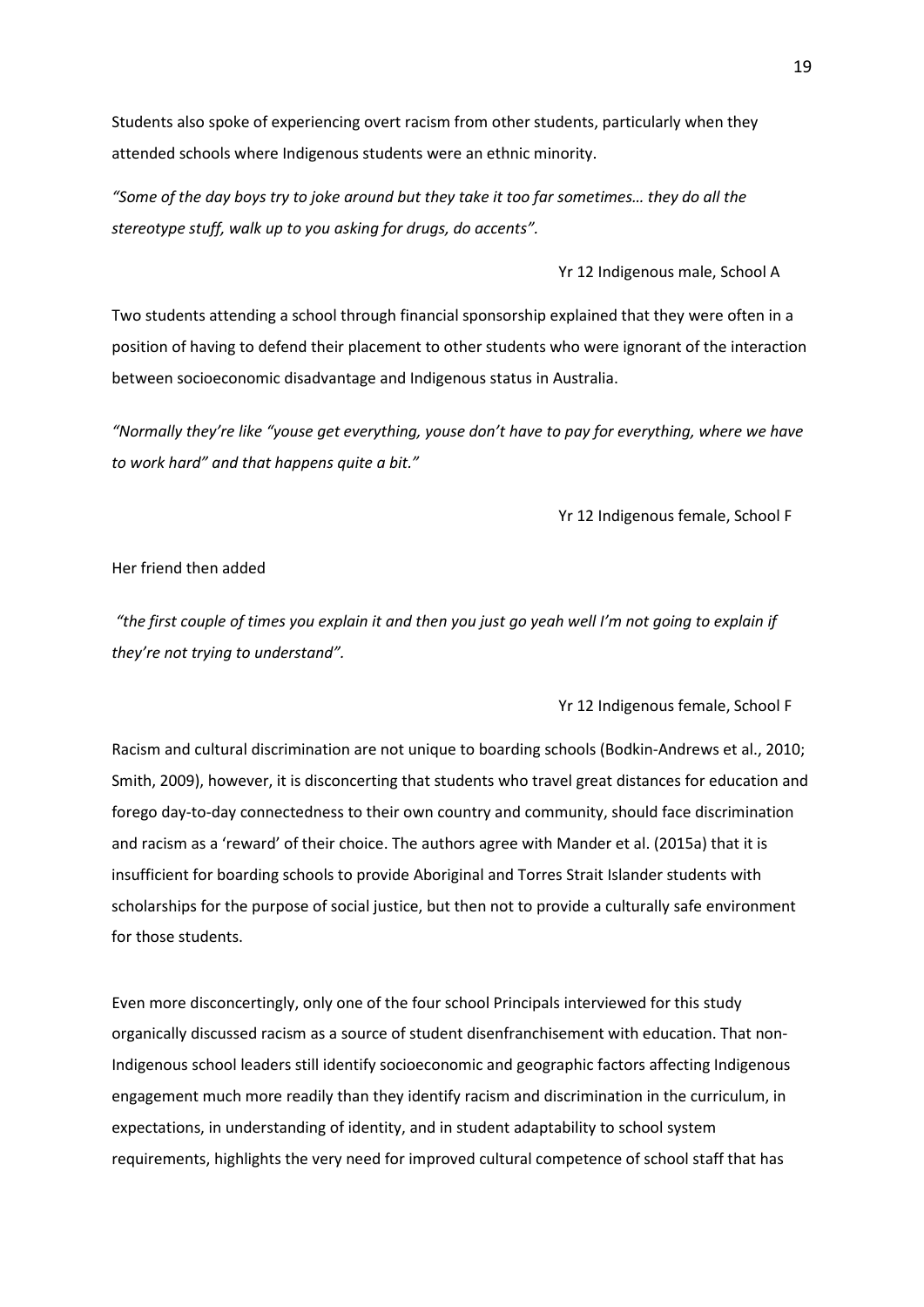been argued previously (de Plevitz, 2007; Macdonald, Gringart, & Gray, 2016; O'Bryan, 2016). Such issues are likely to be heightened in urban boarding schools, where the wider school community often has little interaction with Indigenous Australia, or with their Indigenous students' families and communities (Rogers & Biddle, 2015).

If schools and policymakers believe that disengagement is only due to poverty and social issues in Aboriginal and Torres Strait Islander communities, they are far less likely to address historical abuses in the school curricula, or redress discrimination through deep engagement with Indigenous worldviews in true reconciliation. In this regard, school leaders mirrored an entrenched policy discourse that disregards the impact of past policies in creating Indigenous disadvantage and minimises the importance of culturally reflexive practice (Hogarth, 2017).

#### Negotiating Family Obligations and Homesickness

A recurring topic in interviews was the contrast between Indigenous and non-Indigenous understandings of family and community. Many students attending boarding school perceived the cultural importance of fulfilling obligations to family not to be well understood or valued by school staff. Secondary students in this study explained that such obligations included funeral planning and attendance, caring for the sick, elderly or children, law business, and solving feuds or conflicts.

Previous research has already identified that family obligations contribute to absence from school, or early school leaving, amongst Aboriginal students (Prout, 2009). Such obligations do not necessarily reduce students' educational aspirations (House of Representatives Standing Committee on Indigenous Affairs, 2017b) but contribute to stress for Aboriginal and Torres Strait Islander boarders in a manner rarely experienced by non-Indigenous boarders (O'Bryan, 2016). One Year 11 student who had been through initiation stated that he would not finish Year 12 if his grandparents died, and was juggling pressure from school staff to engage at school with pressure to assist the family with issues they were facing. This student made a point of emphasising:

*"…teachers just need to understand Aboriginals' family are the most important people in our life."*

#### Yr 12 Indigenous male, School A

As previously reported by Mander et al. (2015b) and Biddle (2007), students sometimes lost social capital within their communities in the form of close friendships, status, or respect, when they spent years away from their community at boarding school (O'Bryan, 2016). For some students, the social cost of remaining away contributed to homesickness and made it more difficult for students to justify remaining away even longer to complete a tertiary qualification.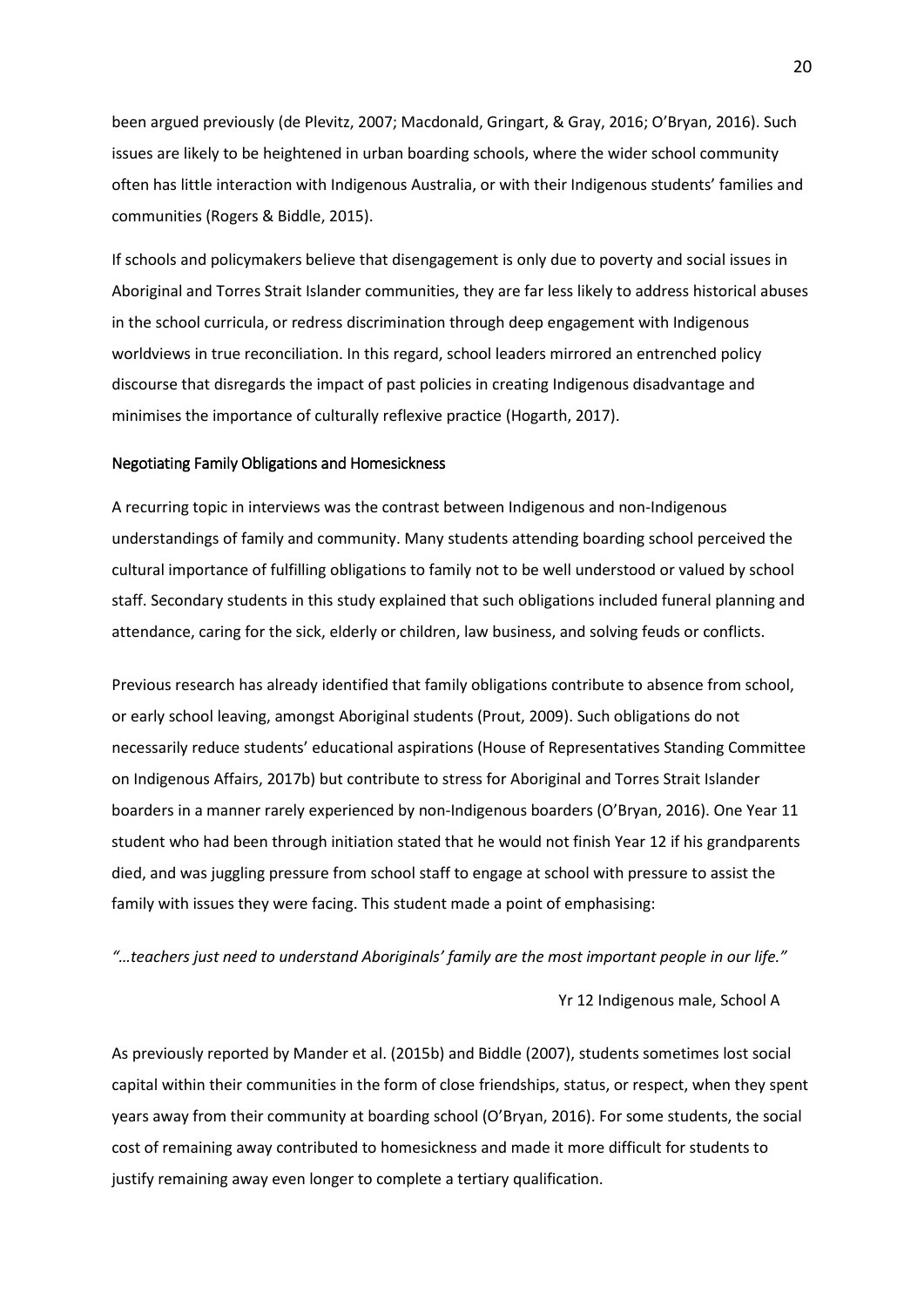Homesickness is a well-documented phenomenon amongst boarding school students across many cultures and is known to be accompanied by greater risk of psychological stress and education disengagement (Fisher, Frazer & Murray, 1986). In their exhaustive exploration of the predictors of homesickness, van Tilburg and Vinderhoets (2007) identified that linguistic and cultural differences between home and the new location were significant risk factors for increased homesickness, due to their isolating effect on an individual. Hence, homesickness is likely to occur more frequently, and to be more pronounced, for Indigenous boarders than non-Indigenous boarders, as well as for Indigenous boarders who travel to capital cities rather than remain within regional centres, due to the additional effect of absence from one's country and language group (Bobongie, 2017; Mander et al., 2015b). Whilst this homesickness can increase the difficulty of attending boarding school, amongst the interview sample, Indigenous students reported high levels of in-principle support for education from key family members, even if these family members themselves had not completed schooling.

*"Dad's been hard on me, would have made sure I graduated. He went to Year 11 and has been employed since then."*

Yr 11 Indigenous male, School A

Another student had returned home from boarding at the end of Year 11 with the intention of staying home, because she had found the homesickness difficult to bear. She made the decision to return to school after her mother said:

*"Please just go back there and make me proud, because I didn't finish Year 12."*

Yr 12 Indigenous female, School G

In the literature, discussion has often concentrated on factors in Indigenous cultural and social structures that can contribute to reduced education engagement (Prout, 2009; Santoro, 2009; Santoro et al., 2011; Partington, 2003 Munns & Parente, 2003). Yet, very little has been said about the factors in Indigenous culture and society that contribute to *improved* student engagement, and how these strengths can be utilised by schools. For example, Indigenous teenagers have high degrees of autonomy, which has been used to explain lower school attendance, because parents are less likely to force an unhappy child to attend school. Once the deficiency discourse is identified and removed, discussion might instead highlight the value of Indigenous teenager autonomy, that a student who believes in the benefit of school may pursue education regardless of negative family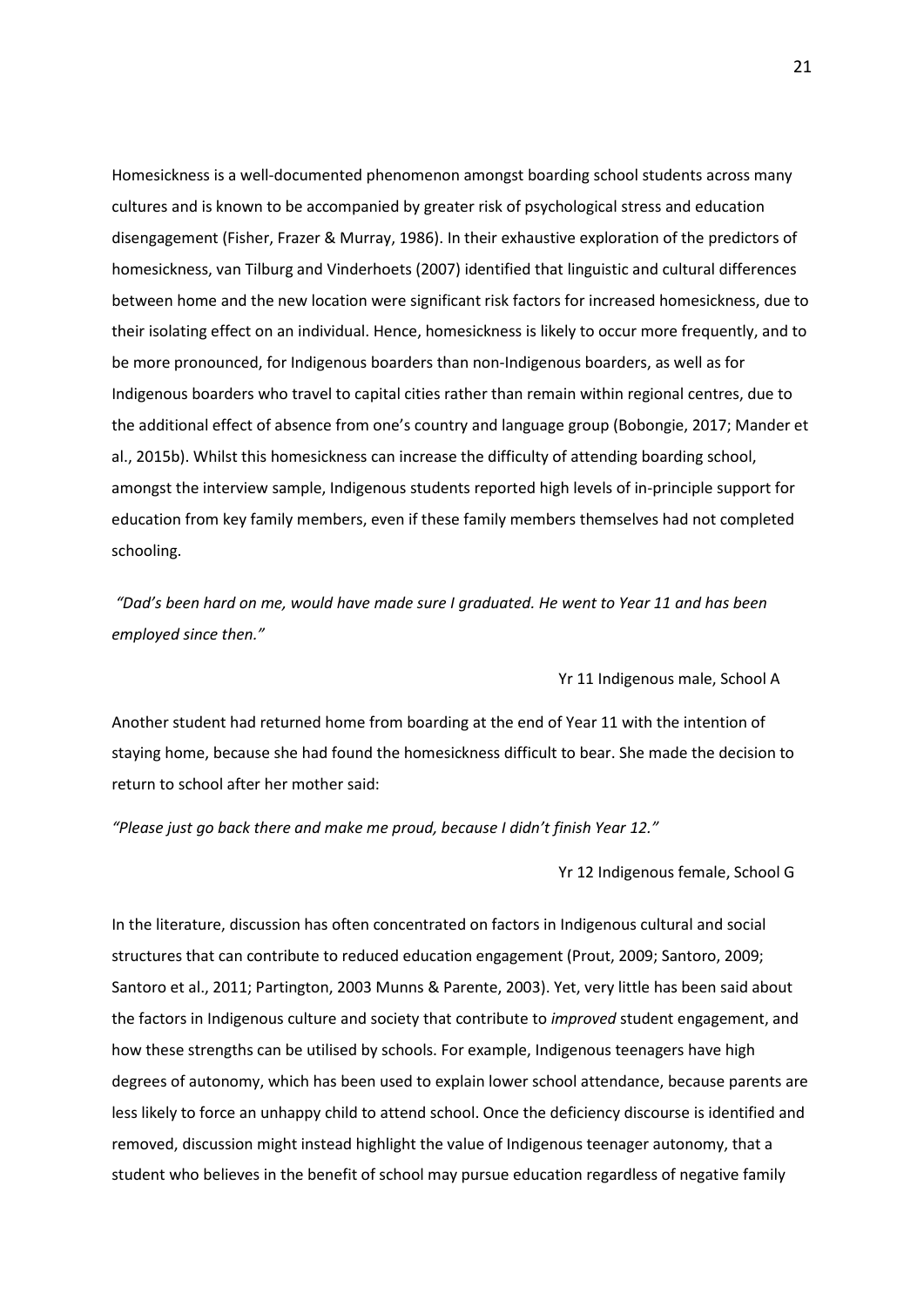and peer influences, as was evidenced by interviewees in this study. A second example would be that of Indigenous collectivist culture. Rather than placing blame on Indigenous students for prioritisation of family obligations, schools might instead utilise the strengths of an Indigenous worldview and develop a discourse with students and their families that identifies meaningful ways in which hegemonic education can enable closer family ties and a stronger future for the community. Students can feel the implied pressure of obligations to support the family, even when parents wish their children to remain at school. When asked how schools could approach this issue while acknowledging the importance of looking after family, one student had a constructive response.

*"Maybe tell them that if your child finishes school they can do a nursing course and be able to give more help when you're sick than what they can now".* 

## Yr 12 Indigenous female, School G

Armstrong et al.'s (2012) *Starting school: a strengths-based approach towards Aboriginal and Torres Strait Islander children* represents a vanguard of decolonising discourse in education, highlighting the education-enhancing strengths in Aboriginal and Torres Strait Islander cultures. Schools that demonstrate respect for Indigenous worldviews through such an approach, may find themselves able to establish a greater level of trust and collaboration with their Aboriginal and Torres Strait Islander boarding families. It is this type of social trust that Bryk & Schneider (2003) argue will encourage education engagement from the most disillusioned students and their families.

# Implications and Conclusion

Both school leaders and students ascribed many benefits to the broader range of career development opportunities available at boarding schools. Such opportunities included role models, work experience, drivers' license training, individualised post-secondary transition plans and university visits. These experiences had the potential to improve social capital for those who came from disadvantaged backgrounds, as well as to increase self-efficacy in students.

Certainly, not all remote Indigenous families wish to send their youth to boarding school and those who do are concerned about attrition (Guenther, at al., 2017). Yet, the perception that boarding school has benefits, as evidenced by those Indigenous students and their families who are choosing and remaining within this pathway, should remain an integral consideration of policy discussion.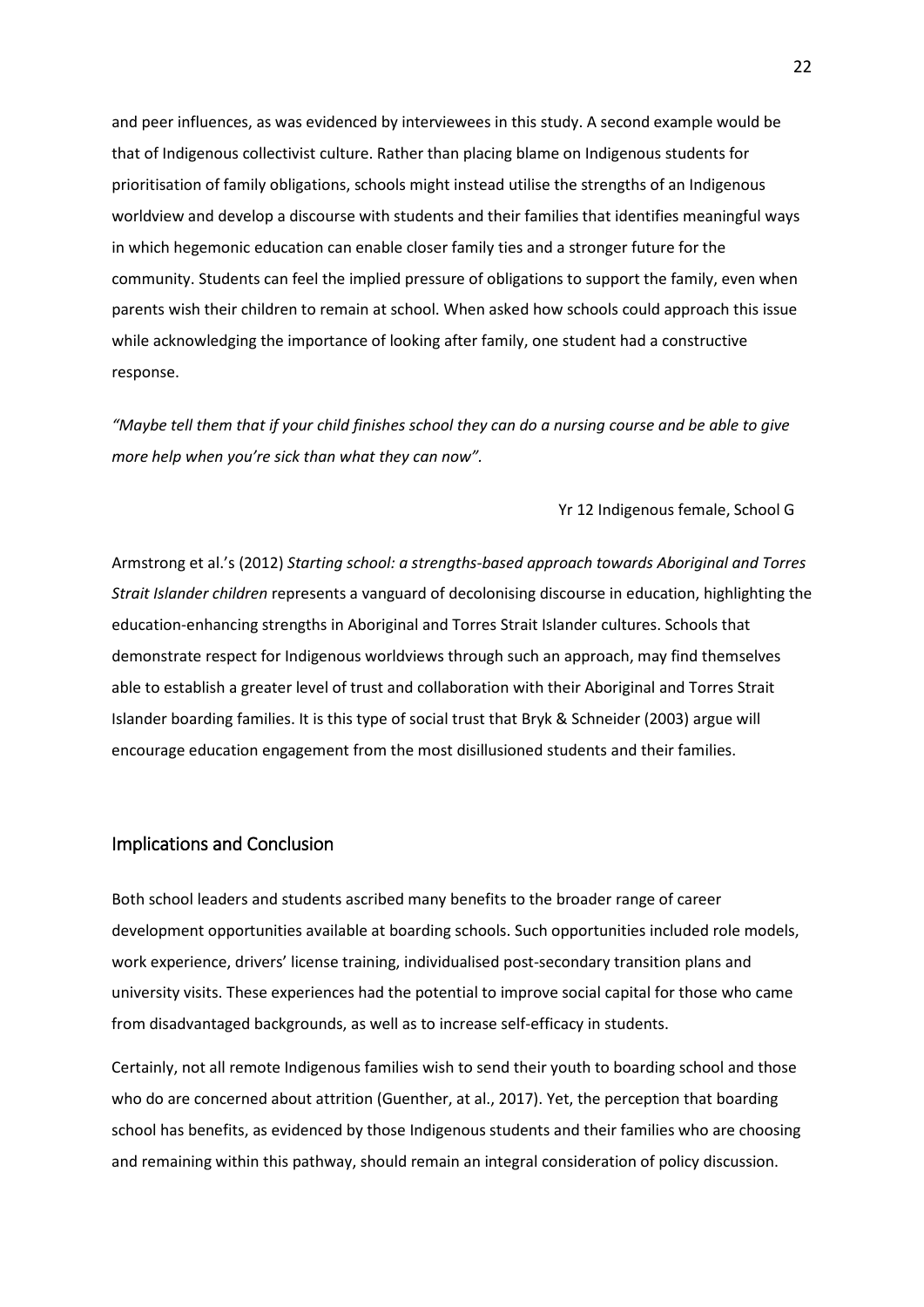Students and school leaders in the current study displayed an understanding of the relationships between poverty, social disadvantage and future life outcomes, although this understanding was not necessarily comprehensively enacted by all school staff. School leaders spoke of attempting to improve educational utility through health programs, career education, cultural affirmation and other strategies that focused on student resilience and self-efficacy. Unfortunately, however, It was apparent that some school leaders reled on 'events' to promote Indigenous culture, yet remained unaware of institutionalised racism, and 'white-washed' curricula, within their schools.

True cultural inclusion needs to address discrimination in the education environment evidenced by low expectations from teachers, lack of respect for cultural protocols, and an epistemologically biased curriculum. Although recent policy documents such as the Western Australian *Aboriginal Cultural Standards Framework* (Department of Education, 2015) promote cultural competency, schools are not externally evaluated or measured against these competencies. This presents a disjuncture between policy intention and educational reality (Zubrick et al., 2006). Commitment to improving Indigenous education outcomes involves not only a financial obligation but also a willingness to challenge the beliefs at the heart of educator practice. To ensure this occurs, federal and state bodies responsible for boarding education could implement recommendations of the recent *Inquiry,* such as valuing Indigenous languages as highly as foreign languages within the Australian curriculum, requiring all teachers to receive professional development on the localised history, culture and language of their Indigenous students, and attendance policies that acknowledge the cultural importance of sorry business (House of Representatives Standing Committee into Indigenous Affairs, 2017b).

Few schools in this study had established effective transition strategies for students returning to remote areas upon completion of Year 12. It is recommended that a future focus of funding and policy may address this area to ensure that the benefit of Year 12 completion is not lost for those students who return home to their communities. Where education sectors have programs and policies in place for supporting Indigenous students towards Year 12 completion, but not towards post-secondary qualifications or employment, a significant gap will remain in terms of socioeconomic indicators for Indigenous Australians, and a self-fulfilling lack of aspiration to postsecondary education.

Indigenous students who obtained scholarships to academically 'elite' private schools often experienced a diminution of their self-concept and aspirations when they moved into the urban school system. The ability of boarding schools to support students within an academically confronting environment and to promote a positive academic self-concept for Indigenous students,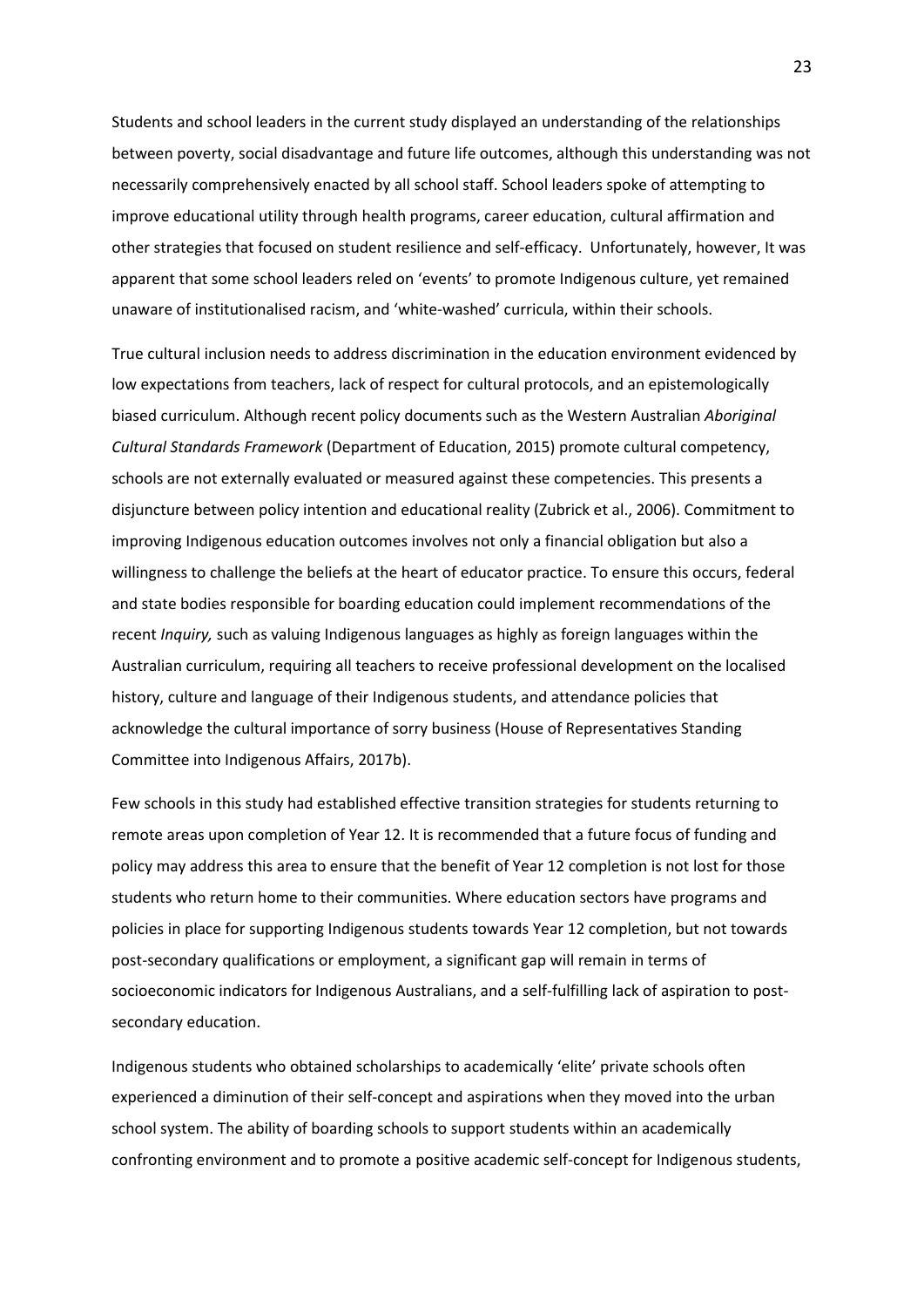should be explored further, not only as a possible factor in retention rates of Aboriginal and Torres Strait Islander students (Bobongie, 2017; Department of Prime Minister and Cabinet, 2017) but also as part of an evaluation framework to identify successful practice for Indigenous boarding students in secondary school.

It should be noted that two of the three subthemes under *Challenges of Boarding* addressed in this article, namely *Academic Self-Concept and the Deficit Discourse* and *The Cultural Interface and Racism* are not specific to the boarding school environment (Gillan, Mellor & Krakouer, 2017) but are magnified by relocation from a mostly Indigenous, and low socioeconomic, home community to a mostly white, and relatively high socioeconomic, school. There is undoubted value in the continued provision of scholarships that provide remote Indigenous students access to high-performing urban schools. This is not least because, for some students, regional boarding would not remove them sufficiently far from negative social influences (O'Bryan, 2016), but also, because future social equity requires that high quality education is available to those who can utilise it. Yet, it may also be that some benefits of boarding, such as *Developing Pathways to Employment* and *Improving Health Outcomes* can be equally provided in regional centres that allow students to remain closer to family, country and cultural networks. Hence, any National Indigenous Boarding Strategy such as the one proposed by the House of Representatives Standing Committee on Indigenous Affairs (2017b) may do well to identify the resourcing and provisions that are required to promote successful outcomes for Indigenous students in urban, and majority non-Indigenous, boarding schools, separately to the resourcing and provisions required for students attending boarding in regional centres closer to their community.

The current study has shown that while the experience of boarding school contains unique challenges for Indigenous students, there is clear evidence that boarding schools also present valuable opportunities to students from remote towns and communities. The long-term benefits of such education goes beyond Year 12 completion to matters of agency, employability and leadership potential within the Aboriginal and Torres Strait Islander community. We, the educators and policymakers, owe these students the best education possible.

# References

ABC (Writer). (2013). Indigenous kids should go to boarding schools: Langton. In E. Throwden (Producer). *Lateline:* Australian Broadcasting Corporation.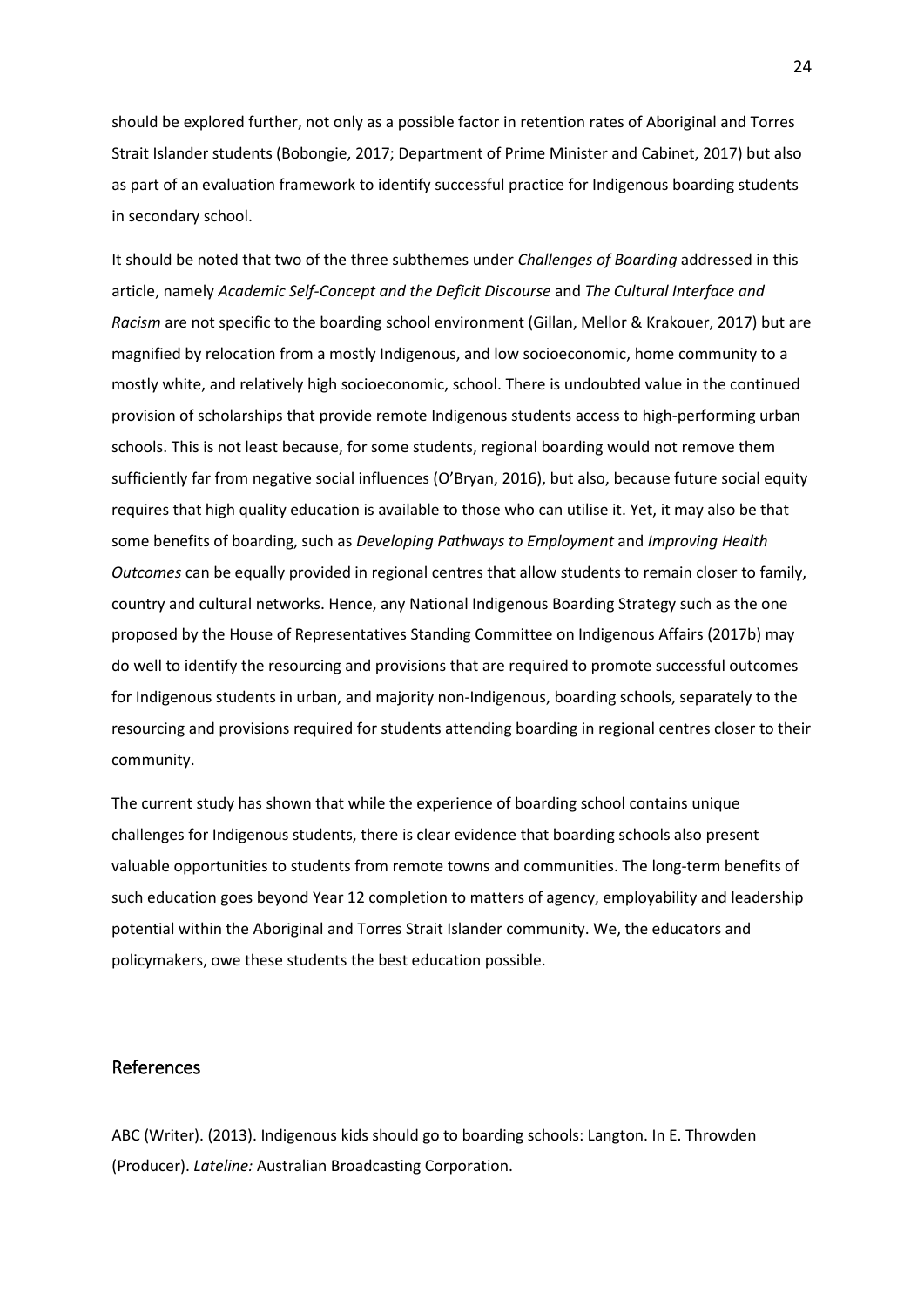Ainley, J., Buckley, S., Beavis, A., Rothman, S., & Tovey, A. (2011). Analysis of Year 12 or Certificate II attainment of Indigenous young people–Stage 1: A report prepared for the Council of Australian Governments Reform Council.

Ardill, A. (2013). Australian sovereignty, Indigenous standpoint theory and feminist standpoint theory: First peoples' sovereignties matter [online]. *Griffith Law Review*, *22*(2) 315-343.

Armstrong, S., & Buckley, S. (2011). An investigation into the attendance and retention of Aboriginal and Torres Strait Islander students: Research and theory about what works. In *Australian Council for Educational Research Conference*. 2011.

Armstrong, Stephanie; Buckley, Sarah; Lonsdale, Michele; Milgate, Gina; Bennetts Kneebone, Laura; Cook, Louise; Skelton, Fiona (2012). Starting school : a strengths-based approach towards Aboriginal and Torres Strait Islander children. Canberra: Dept of Families, Housing, Community Services and Indigenous Affairs. Retrieved from

[http://research.acer.edu.au/cgi/viewcontent.cgi?article=1027&context=indigenous\\_education](http://research.acer.edu.au/cgi/viewcontent.cgi?article=1027&context=indigenous_education)

Auditor General Western Australia. (2009). Every day counts: Managing student attendance in Western Australian public schools. *Western Australian Auditor General's Report. Report 9 – August 2009.* Retrieved from http://www.audit.wa.gov.au/report2009.php

Australian Bureau of Statistics. (2016). *4714.0 - National Aboriginal and Torres Strait Islander Social Survey, 2014-15.* Retrieved from AusStats:

http://www.abs.gov.au/ausstats/abs@.nsf/0/AD174BBF36BA93A2CA256EBB007981BA?Opendocum ent

Australian Bureau of Statistics. (2015a). *6277.0 – Education and Work, Australia, May 2015:*  Retrieved from

[http://www.abs.gov.au/ausstats/abs@.nsf/Latestproducts/6227.0Main%20Features9999May%2020](http://www.abs.gov.au/ausstats/abs@.nsf/Latestproducts/6227.0Main%20Features9999May%202015?opendocument&tabname=Summary&prodno=6227.0&issue=May%202015&num=&view) [15?opendocument&tabname=Summary&prodno=6227.0&issue=May%202015&num=&view=](http://www.abs.gov.au/ausstats/abs@.nsf/Latestproducts/6227.0Main%20Features9999May%202015?opendocument&tabname=Summary&prodno=6227.0&issue=May%202015&num=&view)

Australian Bureau of Statistics. (2015b). *4517.0 – Prisoners in Australia, 2015:* Retrieved from [http://www.abs.gov.au/ausstats/abs@.nsf/Lookup/by%20Subject/4517.0~2015~Main%20Features~](http://www.abs.gov.au/ausstats/abs@.nsf/Lookup/by%20Subject/4517.0%7E2015%7EMain%20Features%7EAboriginal%20and%20Torres%20Strait%20Islander%20prisoner%20characteristics%7E7) [Aboriginal%20and%20Torres%20Strait%20Islander%20prisoner%20characteristics~7](http://www.abs.gov.au/ausstats/abs@.nsf/Lookup/by%20Subject/4517.0%7E2015%7EMain%20Features%7EAboriginal%20and%20Torres%20Strait%20Islander%20prisoner%20characteristics%7E7)

Australian Bureau of Statistics. (2013). *4221.0 – Schools, Australia, 2011* Retrieved from [http://www.abs.gov.au/AUSSTATS/abs@.nsf/Previousproducts/4221.0Main%20Features402011?op](http://www.abs.gov.au/AUSSTATS/abs@.nsf/Previousproducts/4221.0Main%20Features402011?opendocument&tabname=Summary&prodno=4221.0&issue=2011&num=&view) [endocument&tabname=Summary&prodno=4221.0&issue=2011&num=&view=](http://www.abs.gov.au/AUSSTATS/abs@.nsf/Previousproducts/4221.0Main%20Features402011?opendocument&tabname=Summary&prodno=4221.0&issue=2011&num=&view)

Australian Bureau of Statistics. (2012). *2076.0 - Census of Population and Housing: Characteristics of Aboriginal and Torres Strait Islander Australians, 2011* Retrieved from <http://www.abs.gov.au/ausstats/abs@.nsf/Lookup/2076.0main+features302011>

Australian Bureau of Statistics. (2011). [Australian Statistical Geography Standard \(ASGS\) Volume 5 –](http://www.abs.gov.au/ausstats/abs@.nsf/mf/1270.0.55.005?OpenDocument) [Remoteness Areas, July 2011](http://www.abs.gov.au/ausstats/abs@.nsf/mf/1270.0.55.005?OpenDocument) (cat. no. 1270.0.55.005). Retrieved from [http://www.abs.gov.au/websitedbs/D3310114.nsf/home/remoteness+structure#Anchor2c](http://www.abs.gov.au/websitedbs/D3310114.nsf/home/remoteness+structure%23Anchor2c)

Australian Indigenous Education Foundation [AIEF]. (2017). Changing Our Nation: AIEF *2016 annual report.* Retrieved from [http://www.aief.com.au/cms/workspace/uploads/2016-aief-annual](http://www.aief.com.au/cms/workspace/uploads/2016-aief-annual-report.pdf)[report.pdf](http://www.aief.com.au/cms/workspace/uploads/2016-aief-annual-report.pdf)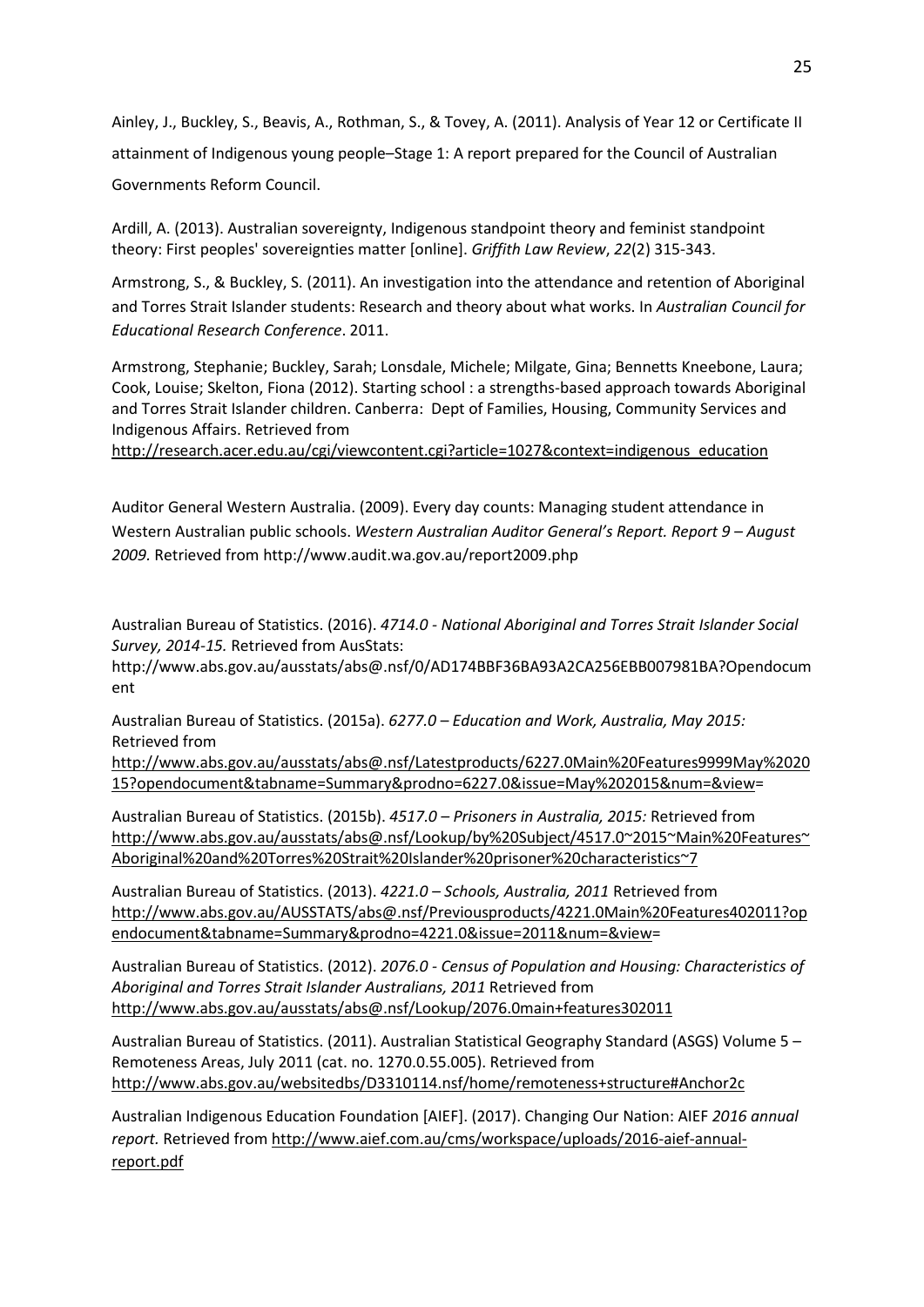Australian Indigenous Education Foundation [AIEF]. (2015). *AIEF Compendium of best practice for achieving successful outcomes with Indigenous students in Australian boarding schools*. Surry Hills, NSW: Australian Indigenous Education Foundation.

Aveling, N. (2006) 'Hacking at our very roots': rearticulating White racial identity within the context of teacher education, *Race Ethnicity and Education*, 9:3, 261-274, DOI: 10.1080/13613320600807576

Biddle, N. (2007). *Does it pay to go to school? The benefits of and participation in education of Indigenous Australians*. Unpublished PhD thesis, Australian National University, Canberra. Australian Capital Territory.

Biddle, N. & Rogers, J. (2015). Submission to the Standing Committee into Indigenous Affairs. *Inquiry in to the educational opportunities for Aboriginal and Torres Strait Islander Students. Submission 14.*

Bobongie, F. (2017). Ngoelmun Yawar, Our Journey: The Transition and the Challenges for Female Students Leaving Torres Strait Island Communities for Boarding Schools in Regional Queensland. *Australian Journal of Indigenous Education*, 1-10.

Bodkin-Andrews, G., & Carlson, B. (2014). The legacy of racism and Indigenous Australian identity within education. *Race Ethnicity and Education, 19*(4), 784-807. doi:10.1080/13613324.2014.969224

Bodkin-Andrews G., O'Rourke, V., Grant, R., Denson N. & R. G. Craven (2010) Validating racism and cultural respect: testing the psychometric properties and educational impact of perceived discrimination and multiculturation for Indigenous and non-Indigenous students .*Educational Research and Evaluation 16*(6), 471-493.

Bryk, A. S. & Schneider, B., (2003). Trust in schools: A core resource for school reform*. Educational Leadership, 60*(6), 40-44.

COAG Reform Council (COAG). 2013. *Education in Australia 2012: Five years of performance*. Council of Australian Governments

Commonwealth of Australia (2016). *Interim Report: First steps for improving educational opportunities for Aboriginal and Torres Strait Islander students.* [online] Retrieved from [https://www.aph.gov.au/Parliamentary\\_Business/Committees/House/Indigenous\\_Affairs/Education](https://www.aph.gov.au/Parliamentary_Business/Committees/House/Indigenous_Affairs/Educational_Opportunities/Interim_Report) al Opportunities/Interim\_Report [Accessed 24 Oct. 2017].

De Plevitz, L. (2007). Systemic Racism: The Hidden Barrier to Success for Indigenous School Students *Australian Journal of Education, 51*( 1), 54-71.

Department of Education [Government of Western Australia]. (2015). *Aboriginal cultural standards* 

*framework*. East Perth. The Department of Education.

Department of Prime Minister and Cabinet. (2017). *Closing the Gap: Prime Minister's Report 2017.* Retrieved from *http://pandora.nla.gov.au/pan/121023/20170214- 1334/closingthegap.pmc.gov.au/sites/default/files/ctg-report-2017.pdf*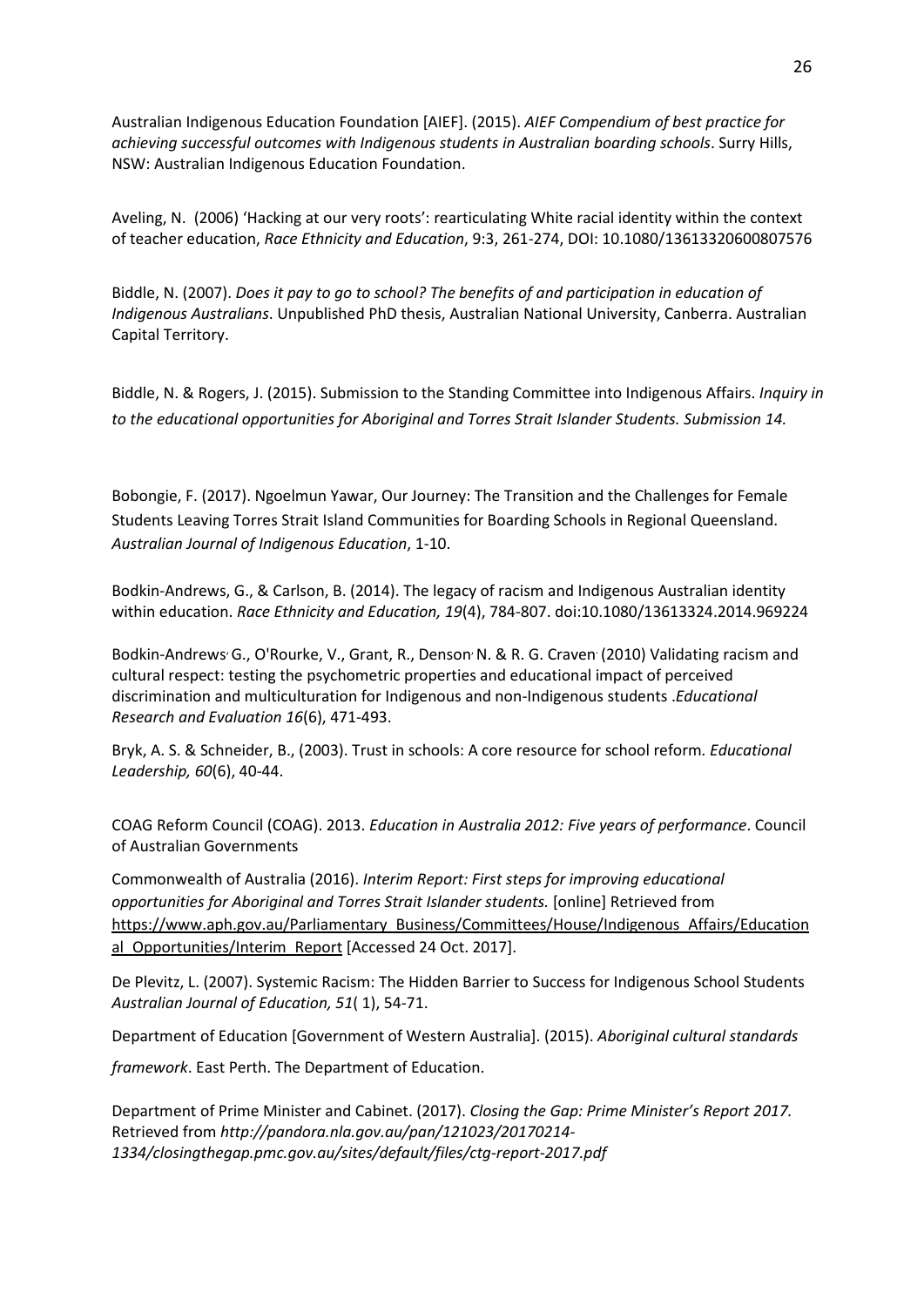Department of Social Services. (2017). Response to the Standing Committee into Indigenous Affairs Hearing [Sep 7 2017]. *Inquiry in to the educational opportunities for Aboriginal and Torres Strait Islander Students. Submission 67.*

Dudgeon, P., Cox, K., D'Anna, D., Dunkley, C., Hams, K., Kelly, K., Scrine, C. and R. Walker (2012). *Hear Our Voices: Community Consultations for the Development of an Empowerment, Healing and Leadership Program for Aboriginal people living in the Kimberley, Western Australia. Final Research Report.* Commonwealth of Australia.

Dusseldorp Skills Forum. (2009a). *How Indigenous young people are faring: Key indicators 1996- 2006: A report about the learning and work situations of young Indigenous Australians.* Monash University, Australia.

Dusseldorp Skills Forum. (2009b). *Keeping Up: Strengthening Transitions from education into work* 

*for Indigenous young people*. Monash University, Australia.

Epstein, J. L. & Sheldon, S.B. (2002). Present and accounted for: Improving student attendance through family and community involvement. *Journal of Educational Research, 95*(5), 308-318.

Fisher, S., Frazer, N., & Murray, K. (1986). Homesickness and health in boarding school children. *Journal of Environmental Psychology*, *6*(1), 35-47.

Gillan, K., Mellor, S., & Krakouer, J. (2017). *The case for urgency: Advocating for an Indigenous voice in education* (No. 62). Melbourne. ACER Press.

Guenther J., Disbray S., Benveniste T., Osborne S. (2017) 'Red Dirt' Schools and Pathways into Higher Education. In: Frawley J., Larkin S., Smith J. (eds) Indigenous Pathways, Transitions and Participation in Higher Education. Springer, Singapore

Guenther, J., Milgate, G., Perrett, B., Benveniste, T., Osborne, S. & Disbray, S. (2016). Boarding schools for remote secondary Aboriginal learners in the Northern Territory: Smooth Transition or Rough Ride? *Presented at the 2016 Conference of the Australian Association for Research in Education*, Melbourne, 2016.

Harwood, V., McMahon, S., O'Shea, S., Bodkin-Andrews, G., & Priestly, A. (2015). Recognising Aspiration: The AIME program's effectiveness in inspiring Indigenous young people's participation in schooling and opportunities for further education and employment. *Australian Educational Researcher*, *42*(2), 217-236. [doi:10.1007/s13384-015-0174-3](http://link.springer.com/article/10.1007/s13384-015-0174-3)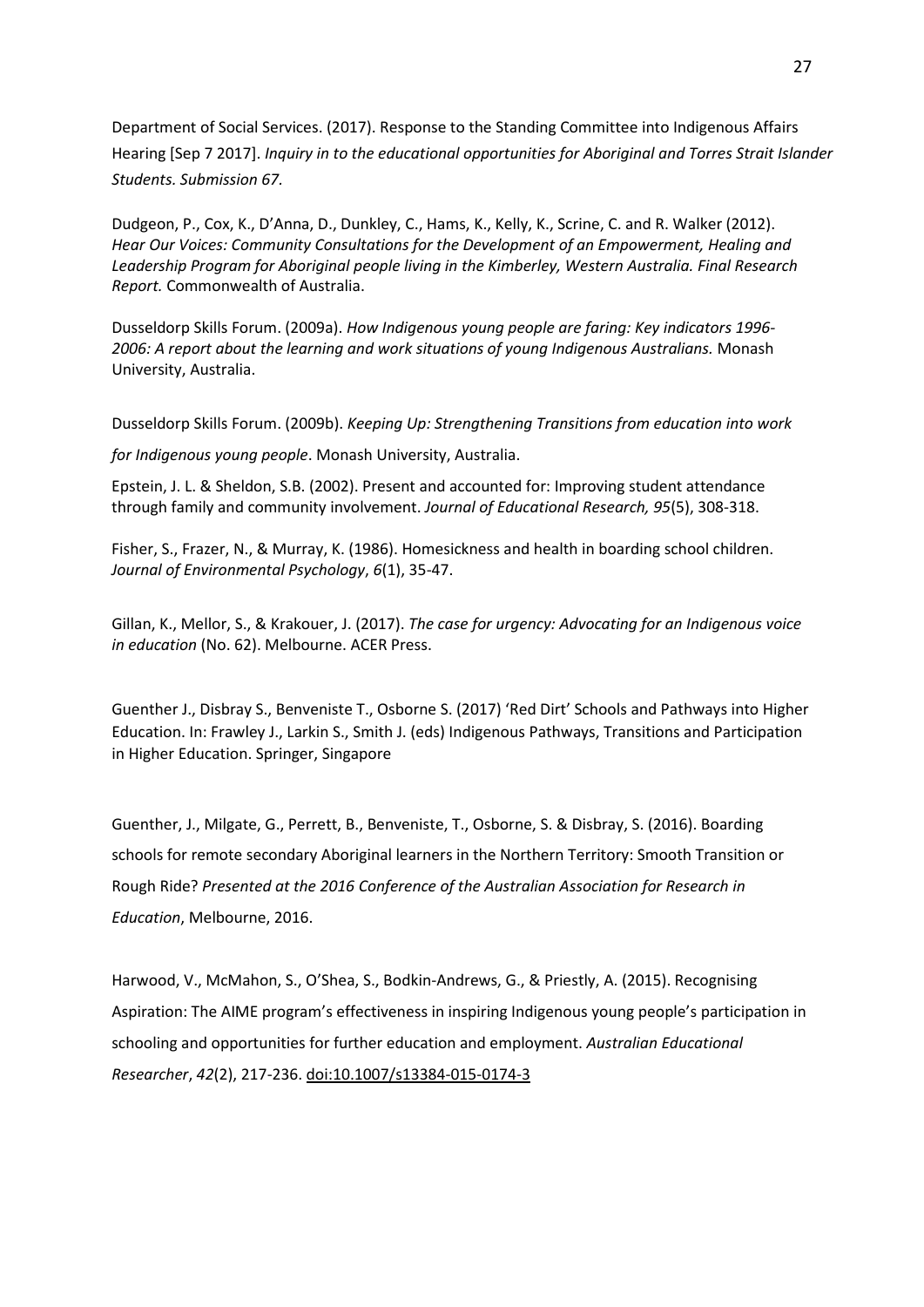Helme, S. (2010). Career decision making: What matters to Indigenous Australians? *Australian Journal of Career Development. Vol. 9*(3). 67-74. doi: [10.1177/103841621001900309](https://doi.org/10.1177/103841621001900309)

Hogarth, M. (2017). The Power of Words: Bias and Assumptions in the Aboriginal and Torres Strait Islander Education Action Plan. *The Australian Journal of Indigenous Education*, 1-10. doi[:10.1017/jie.2016.29](https://doi.org/10.1017/jie.2016.29)

Helme, S. (2010). Career decision making: What matters to Indigenous Australians? *Australian Journal of Career Development. Vol. 9*(3). 67-74.

Hogarth, M. (2017). The Power of Words: Bias and Assumptions in the Aboriginal and Torres Strait Islander Education Action Plan. *Australian Journal of Indigenous Education*, 1-10.

House of Representatives Standing Committee on Indigenous Affairs (2017a). *Inquiry into educational opportunities for Aboriginal and Torres Strait Islander Students*. [online] Available at: https://www.aph.gov.au/Parliamentary\_Business/Committees/House/Indigenous\_Affairs/Education alOpportunities/Media\_Releases

House of Representatives Standing Committee on Indigenous Affairs (2017b). *The power of education: from surviving to thriving: educational opportunities for Aboriginal and Torres Strait Islander students*. Canberra: Australia. Parliament. House of Representatives. Retrieved from [https://web.archive.org/web/20180115215023/https://www.aph.gov.au/~/media/02%20Parliamen](https://apac01.safelinks.protection.outlook.com/?url=https:%2F%2Fweb.archive.org%2Fweb%2F20180115215023%2Fhttps:%2Fwww.aph.gov.au%2F%7E%2Fmedia%2F02%2520Parliamentary%2520Business%2F24%2520Committees%2F243%2520Reps%2520Committees%2FIndigenous%2FEducationalOpportunities%2FCommittee%2520Report%2520-%2520Final.pdf%3Fla%3Den&data=02%7C01%7Cm.macdonald%40ecu.edu.au%7Ca702a4f89c1e44c7749508d56904e766%7C2fe26b0cab7e4cfe9f91d78b97e524ca%7C1%7C1%7C636530392138391305&sdata=BFzKKpw77uvITLrvodfcv9VedXp%2BKnPc81wIC2PpV58%3D&reserved=0) [tary%20Business/24%20Committees/243%20Reps%20Committees/Indigenous/EducationalOpportu](https://apac01.safelinks.protection.outlook.com/?url=https:%2F%2Fweb.archive.org%2Fweb%2F20180115215023%2Fhttps:%2Fwww.aph.gov.au%2F%7E%2Fmedia%2F02%2520Parliamentary%2520Business%2F24%2520Committees%2F243%2520Reps%2520Committees%2FIndigenous%2FEducationalOpportunities%2FCommittee%2520Report%2520-%2520Final.pdf%3Fla%3Den&data=02%7C01%7Cm.macdonald%40ecu.edu.au%7Ca702a4f89c1e44c7749508d56904e766%7C2fe26b0cab7e4cfe9f91d78b97e524ca%7C1%7C1%7C636530392138391305&sdata=BFzKKpw77uvITLrvodfcv9VedXp%2BKnPc81wIC2PpV58%3D&reserved=0) [nities/Committee%20Report%20-%20Final.pdf?la=en](https://apac01.safelinks.protection.outlook.com/?url=https:%2F%2Fweb.archive.org%2Fweb%2F20180115215023%2Fhttps:%2Fwww.aph.gov.au%2F%7E%2Fmedia%2F02%2520Parliamentary%2520Business%2F24%2520Committees%2F243%2520Reps%2520Committees%2FIndigenous%2FEducationalOpportunities%2FCommittee%2520Report%2520-%2520Final.pdf%3Fla%3Den&data=02%7C01%7Cm.macdonald%40ecu.edu.au%7Ca702a4f89c1e44c7749508d56904e766%7C2fe26b0cab7e4cfe9f91d78b97e524ca%7C1%7C1%7C636530392138391305&sdata=BFzKKpw77uvITLrvodfcv9VedXp%2BKnPc81wIC2PpV58%3D&reserved=0)

Ivory, S. (2009). "Beyond the Intervention." *Professional Educator*. **8**(3): 43-47.

Johnson, B. and Christensen, L. (2012). *Educational Research: Quantitative, Qualitative and Mixed Approaches. 4th Ed.* SAGE Publications, Los Angeles.

Lamb, S., Walstab, A., Teese, R., Vickers, M. and Rumberger, R. (2004). Staying on at school: Improving student retention in Australia. Report for the Queensland Department of Education and the Arts. Melbourne: The University of Melbourne.

Lazarus, R. and Folkman, S. (1999). *Stress, appraisal, and coping*. New York: Springer Publications.

Macdonald, M., Gringart, E., & Gray, J. (2016). Creating Shared Norms in Schools — A Theoretical Approach. *The Australian Journal of Indigenous Education 45*(01), 56-69. doi:10.1017/jie.2016.9

Mander, D. J. (2015). Enabling voice: Aboriginal parents, experiences and perceptions of sending a child to boarding school in Western Australia. *Australian Journal of Indigenous Education*, *44*(2), 173- 183.

Mander, D., Cohen, L. & Pooley, J. (2015a). A critical exploration of staff perceptions of Aboriginal

boarding students' experiences. *Australian Journal of Education. 59*(3). 312-328.

Mander, D. J., Cohen, L. & Pooley, J. A. (2015b). 'If I Wanted to Have More Opportunities and Go to a Better School, I Just Had to Get Used to It': Aboriginal Students' Perceptions of Going to Boarding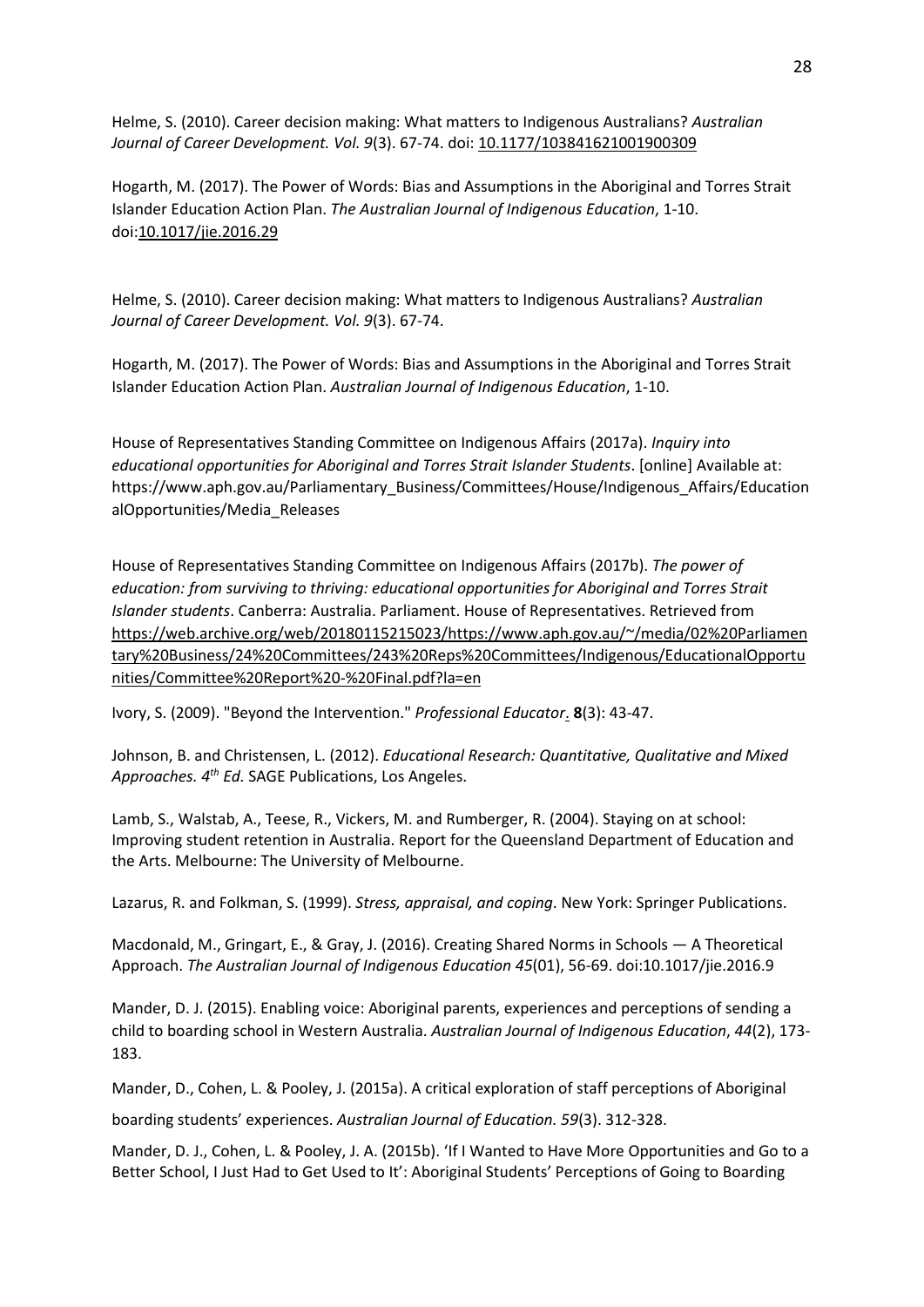school in Western Australia. *The Australian Journal of Indigenous Education Volume 44*(1) 26–36. doi:10.1017/jie.2015.3

Ministerial Council on Education, Employment, Training and Youth Affairs (MCEEDYA). (2010). *Aboriginal and Torres Strait Islander Education Action Plan 2010-2014*. Retrieved from [http://www.mceecdya.edu.au/mceecdya/atsieap\\_action\\_plan\\_201014\\_press\\_release,33444.html](http://www.mceecdya.edu.au/mceecdya/atsieap_action_plan_201014_press_release,33444.html)

Ministerial Council on Education, Employment, Training and Youth Affairs (MCEEDYA). (2008). *Melbourne declaration on educational goals for young Australians*. Melbourne: Ministerial Council on Education, Employment, Training and Youth Affairs, <http://nla.gov.au/nla.arc-93985>

Munns, G., Martin, A. and Craven, R. (2008). "To free the spirit? Motivation and engagement of Indigenous students." *Australian Journal of Indigenous Education* **37**: 98-107.

Munns, G. and Parente, A. (2003, November). *"Because I Stayed": Australian Indigenous Secondary School Students Who Remain at High School.* Paper presented at NZARE AARE, Auckland, New Zealand. Self-concept Enhancement and Learning Facilitation Research Centre. University of Western Sydney, Australia.

Nakata, M. (2007). An Indigenous Standpoint Theory [online]. In: Nakata, Martin. *Disciplining the Savages: Savaging the Disciplines*. Canberra, A.C.T.: Aboriginal Studies Press. 213-17.

Nakata, M. (2006). Australian Indigenous studies: A question of discipline. *Australian Journal of Anthropology,* 17(3), 265-275.

Nakata, M.(2002). Indigenous Knowledge and the Cultural Interface: underlying issues at the intersection of knowledge and information systems. *IFLA journal (0340-0352)*, 28 (5-6), p. 281.

New South Wales Government (2018, February 2). *Australian Museum.* Retrieved from <https://australianmuseum.net.au/glossary-indigenous-australia-terms>

O'Bryan, M. (2016) Shaping Futures, Shaping Lives: An investigation into the lived experience of Aboriginal and Torres Strait Islander students in Australian boarding schools. Parkville Vic: University of Melbourne. Retrieve[d https://minerva-access.unimelb.edu.au/handle/11343/190477](https://apac01.safelinks.protection.outlook.com/?url=https%3A%2F%2Fminerva-access.unimelb.edu.au%2Fhandle%2F11343%2F190477&data=02%7C01%7Cm.macdonald%40ecu.edu.au%7Ca702a4f89c1e44c7749508d56904e766%7C2fe26b0cab7e4cfe9f91d78b97e524ca%7C1%7C0%7C636530392138391305&sdata=22imffGqni7yrmEpq9d4XrTHMGmpx8zazpmLjTjUB0k%3D&reserved=0)

Ogden, S. & Biebers, A. (2010). Psychology of Denial. Hauppauge: Nova Science Publishers, Inc..

Prout, S. (2009). Policy, practice and the 'revolving classroom door': Examining the relationship between Aboriginal spatiality and the mainstream education system. *Australian Journal of Education, 53*(1), 39-53. doi[: 10.1177/000494410905300104](https://doi.org/10.1177/000494410905300104)

Purdie, N., & Buckley, S. (2010). *School attendance and retention of Indigenous Australian students. Issues paper No 1*: Closing the Gap Clearinghouse, Australian Institute of Health and Welfare and the Australian Institute of Family Studies.